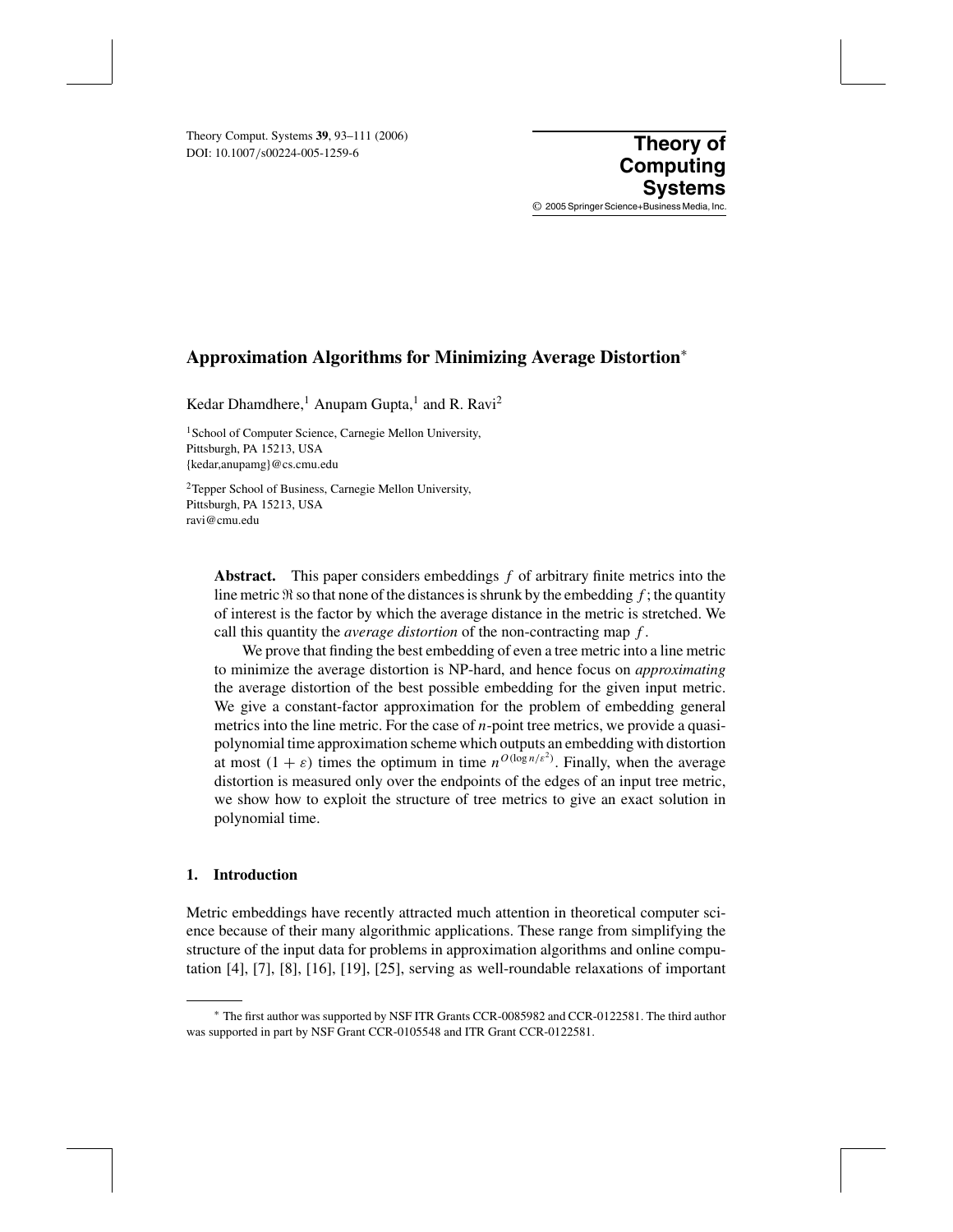NP-hard problems [6], [10], [11], [13], [18], [28] or simply by being the object of study arising from applications such as computational biology [1], [17]. Embedding techniques have become an indispensable addition to the algorithms toolbox, providing powerful and elegant solutions to many algorithmic problems (see, e.g., [30, Chapter 15] and [22] for surveys).

An embedding of a metric  $(V, d)$  into a "simpler" host metric  $(H, \delta)$  is a map *f* :  $V \rightarrow H$ . Informally, the embedding is "good" if the distance  $d(u, v)$  between any two points *u*, *v* in  $(V, d)$  is close to the distance  $\delta(f(u), f(v))$  between their images in  $(H, \delta)$ . To make this formal, we call an embedding *non-contracting* if the map does not decrease any distances, i.e.,  $d(x, y) \leq \delta(f(x), f(y))$  for all  $x, y \in V$ . We always deal with maps that are one–one, and hence abbreviate  $\delta(f(x), f(y))$  to  $\delta(x, y)$  if there is no danger of confusion. Unless explicitly specified, this paper only deals with noncontracting embeddings.

A popular measure of goodness of a non-contracting embedding *f* is the *distortion*  $\alpha = \alpha(f)$ , which is defined as

$$
\text{distortion } \alpha = \max_{x, y \in V} \frac{\delta(x, y)}{d(x, y)}.\tag{1}
$$

In this paper we instead consider a related measure: that of *average distortion*, which is defined as

average distortion 
$$
\rho(f) = \frac{\sum_{x,y \in V} \delta(x, y)}{\sum_{x,y \in V} d(x, y)}
$$
. (2)

Note that this is the factor by which the average distortion of the metric is changed by the map  $f$ ; this is the object of attention in this paper.

Apart from considering the average distortion as a measure of goodness of the embedding, this paper differs from many previous papers in another important aspect: we do not want to give worst-case uniform bounds to embed classes of metrics into host spaces, but instead want to approximate the best embedding for the particular input metric. This is best shown by a concrete example: in [29], Matoušek showed that *any* metric space  $(V, d)$  can be embedded into the real line with distortion  $O(|V|)$ ; furthermore, the result is existentially tight, as the *n*-cycle cannot be embedded into the line with distortion  $o(|V|)$  (see, e.g., [32] and [21]). However, no algorithm is known which offers *per-instance* guarantees; hence, while it may be possible to embed  $(V, d)$ into  $\Re$  with distortion  $\alpha = O(1)$ , there is no algorithm known which gives us embeddings with distortion, say, that is even within  $O(|V|^{1-\epsilon})$  times  $\rho$ .

Hence, in contrast to analyses of most embedding techniques and algorithms known which only offer uniform bounds on the distortion of the embeddings, we try to *approximate* the (average) distortion of the embedding for the *given input metric* to better than these uniform bounds. Very few such results are known; one notable exception is the remark of [28] that the optimal embedding of any finite metric into (unbounded dimensional) Euclidean spaces to minimize the distortion can be computed as a solution to a semidefinite program. Kenyon et al. [23] recently gave an approximation algorithm for minimizing distortion of bijections between point sets in the line.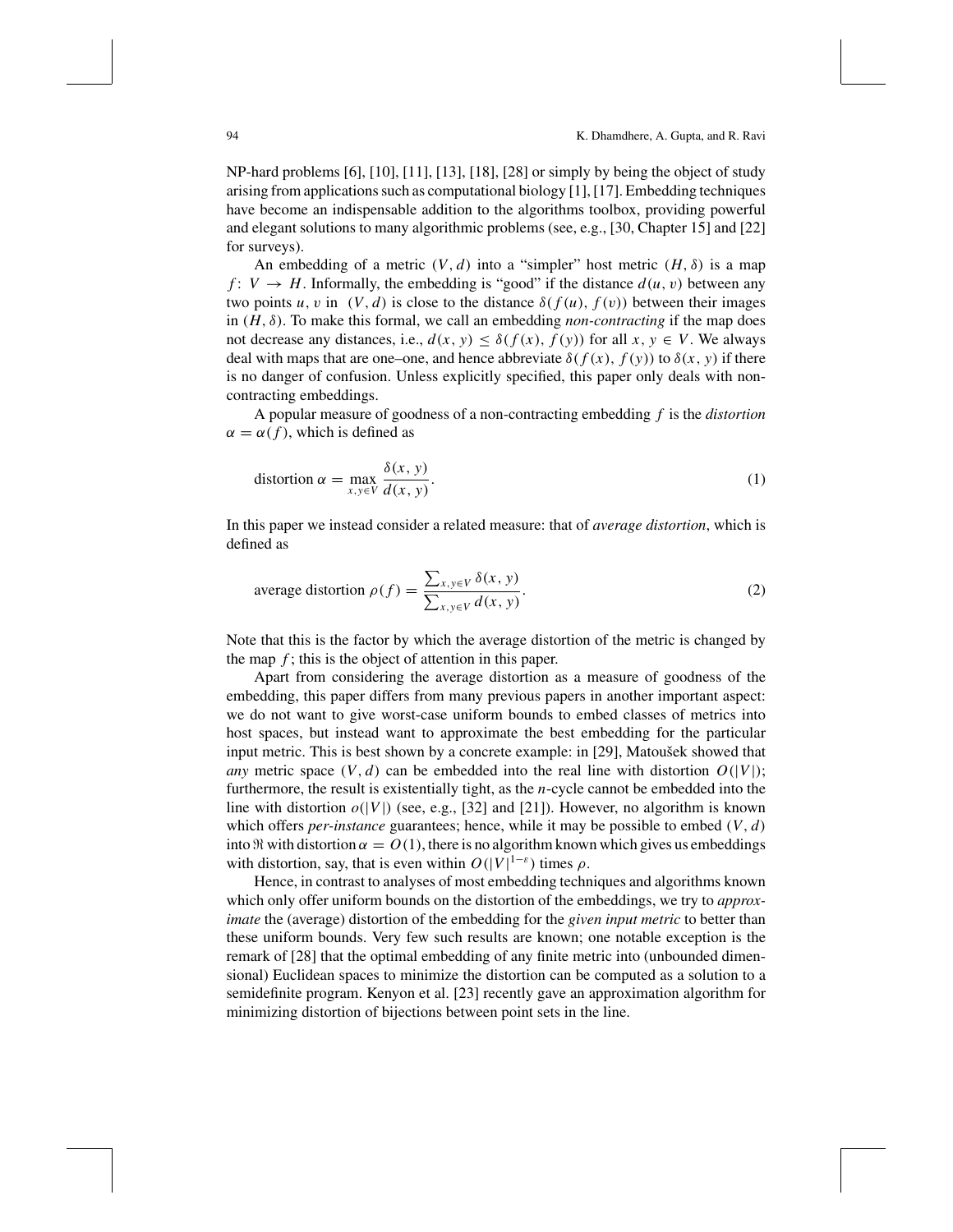#### 1.1. *Our Results*

In this paper we consider non-contracting embeddings  $f$  into the line  $\Re$ , and give results on approximating the average distortion incurred by such embeddings. Note that for an optimal embedding into  $\Re$  to be non-contracting, it is necessary and sufficient for the distance  $|f(u) - f(v)|$  between an adjacent pair of vertices *u*, *v* on the line to be the same as their distance  $d(x, y)$  in the input metric  $(V, d)$ . Hence we restrict ourselves to only such embeddings. We can think of such an embedding into the line as defining a tour on the nodes of the original metric, where we start from the leftmost vertex on the line and visit the vertices in order from left to right.

Our results build on this simple observation, and demonstrate a close relationship between minimizing average distortion and the related problems of finding short TSP tours [26], minimum latency tours [9], [20], [3], and optimal *k*-repairmen solutions [15]. In particular, we prove the following results:

- 1. **Hardness for average distortion:** In Section 2.1 we prove that the problem of finding the minimum average distortion non-contracting embedding of finite metrics into the line is NP-hard, even when the input metric is a tree metric. The proof proceeds via a reduction from the Minimum Latency Problem on trees [35].
- 2. **Constant-factor approximations:** In Section 2.2 we give an algorithm that embeds any metric  $(V, d)$  into the line with average distortion that is within a constant of the minimum possible over all non-contracting embeddings. In fact, we prove a slightly more general bound on non-contracting embeddings into *k*-spiders (i.e., homeomorphs of stars with *k* leaves). This result uses a lower bound on the minimum average distortion of a non-contracting embedding into a *k*-spider in terms of the minimum *k*-repairmen tour [15] on the metric.
- 3. **QPTAS on trees:** For tree metrics on *n* nodes, we give an algorithm for finding a  $(1+\varepsilon)$ -approximation to the minimum average distortion non-contracting embedding into a line in  $n^{O(\log n/\varepsilon^2)}$  time. Our algorithm, which appears in Section 3, uses a lower bound on the minimum average distortion related to the TSP tour length and latencies of appropriately chosen segments of an optimal tour. In this way it extends the ideas of Arora and Karakostas [5] for minimizing latency on trees to the more general time-dependent TSPs [9], and provides a quasipolynomial time approximation scheme (QPTAS) for the latter problem as well.
- 4. **Poly-time algorithm for tree-edge distortion:** For a tree metric as input, if the minimum average distortion is measured only over the endpoints of the edges of the tree (we call this objective the average tree-edge distortion), then we show that an embedding following a certain Euler tour of the tree is optimal. In Section 4 we show how to find this tour in polynomial time by dynamic programming.

**Remark 1.1.** It is important to note that while any non-contracting embedding can be converted to a non-expanding embedding with the same average distortion by scaling down all the distances, the converse is not true. Indeed, a non-expanding embedding *f* might not be one-one, and may map two points in the guest metric to the same point in the host metric. This is a crucial difference between the two problems, and hence our result does not give a constant-factor approximation for the average distortion of non-expanding embeddings into the line  $\Re$ .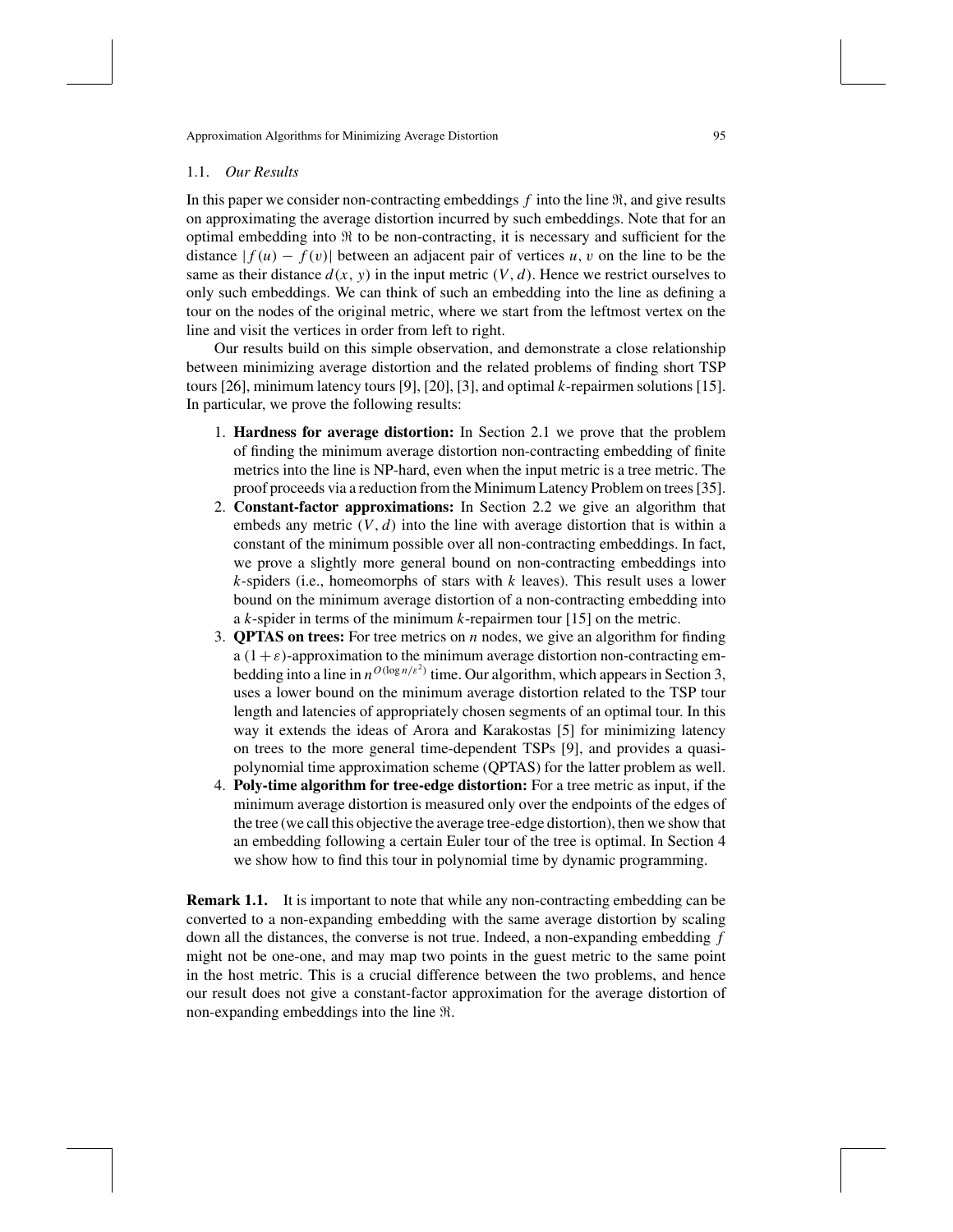# 1.2. *Related Work*

The definition of average distortion is not new; e.g., Alon et al. [2] study the question of embedding a metric into a tree with low average distortion. In recent work on average distortion that is closer to ours, Rabinovich [31] proves bounds on average distortion of *non-expanding* embeddings into a line and shows the close connection between this and the max-flow min-cut ratio for concurrent multicommodity flow with applications to finding quotient cuts in graphs [27].

While our problem appears similar to that of finding the *Minimum Linear Arrangement* (*MLA*), for which Rao and Richa [33] gave an  $O(\log n)$  approximation using the notion of spreading metrics, it is subtly different: the MLA problem involves minimizing the average stretch of the edges  $\sum_{\{u,v\}\in E} |\pi(u) - \pi(v)|$  under all maps  $\pi: V \to [n]$ , whereas the mappings in our problem are  $f: V \to \mathbb{R}$ , and must ensure that  $|f(u) - f(v)| \ge d(u, v) \; \forall \{u, v\} \in V \times V$ .

The problem of finding *Minimum Latency tours* (a.k.a. the Traveling Repairman problem) is relevant to our discussion in terms of techniques used. In this problem, one is given a metric space  $(V, d)$  and a root depot  $r \in V$ ; a repairman starting at *r* has to visit all  $|V| = n$  customers, one at each node of the metric. The goal is to minimize the *average waiting time* of the customers, where the waiting time (or *latency*) of a customer is the sum of the distances of all edges traversed by the repairman before visiting this customer. There are extensions of this problem to the *k*-repairman case, where  $k$  repairmen start off at  $r$ , and the latency of a customer is now the time at which any one of the repairman visits this customer. The version with only one repairman is known to be NP-hard even on a tree [35], and is MAX-SNP hard in general [9]. The first constant-factor approximation for this problem was given by Blum et al. [9]; the approximation factor was improved by Goemans and Kleinberg [20] to 7.18, and most recently by Chaudhuri et al. [14] to 3.59. For the special cases of the latency problem on trees, Arora and Karakostas [5] gave a QPTAS; similar results were given for the case when the points lie in  $\mathbb{R}^d$  for fixed dimension *d*. The *k*-repairmen version of the problem was studied by Fakcharoenphol et al. [15] who show a 16.994-approximation for arbitrary  $k$ ; this was improved to 8.49 in [14].

Finally, a problem that combines both the cost of a tour as well as its latency into one objective function is that of finding *time dependent TSP tours*; the paper by Blum et al. [9] gives a constant factor approximation algorithm for this problem.

#### **2. Embedding Arbitrary Metrics into the Line**

In this section we show that we can approximate the average distortion into a line for a given metric to within a constant; to this end, we show that the problem is closely related to that of finding the minimum latency tours and its generalizations in a finite metric space.

# 2.1. *Hardness of Embeddings*

**Theorem 2.1.** *It is NP-hard to find a non-contracting embedding of a given metric induced by a tree into a line that minimizes the average distortion*.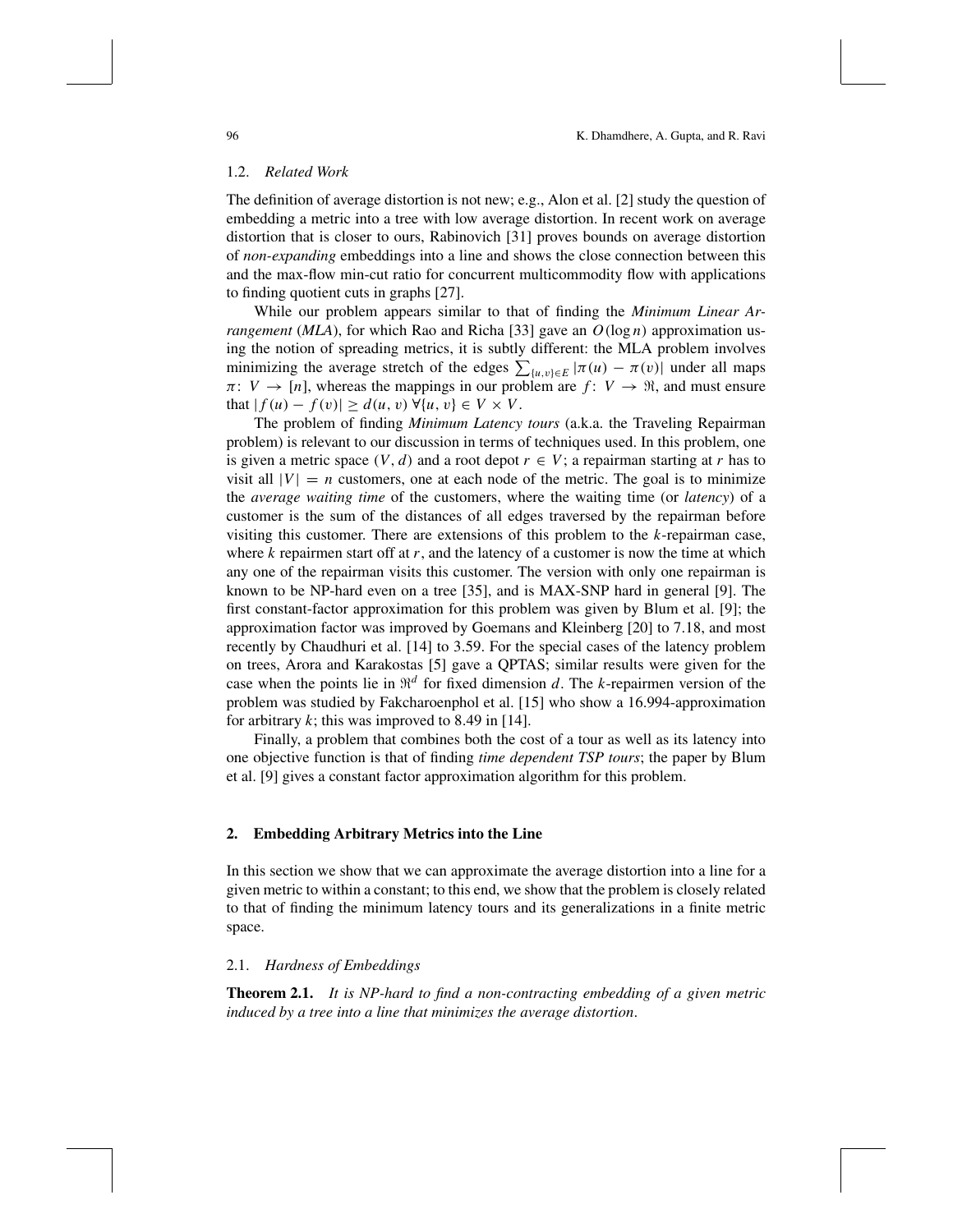

**Fig. 1.** Hardness construction.

*Proof.* We show how to reduce the problem of finding minimum latency tour on trees to our problem. The minimum latency problem on trees (tree-MLP) was shown to be NP-hard by Sitters [35] even when the edge lengths are in {0, 1}.

Given an instance of tree-MLP, our reduction will define an instance of the average distortion problem on a tree where the vertices have integer weights and the edges have lengths, and we generalize the definition of average distortion to be

$$
\rho_w(f) = \frac{\sum_{x,y \in V} w_x w_y \delta(x,y)}{\sum_{x,y \in V} w_x w_y d(x,y)}.
$$
\n(3)

As long as the weights are only polynomially bounded, we can convert such an instance to one with unit vertex-weights by the simple expedient of replacing any vertex with weight  $w$  by a set of  $w$  vertices at distance zero from one another. We also note that minimizing the average distortion is equivalent to minimizing the total distance in the embedding, and hence we show the hardness of minimizing the total distance.

Given a tree *T* rooted at *r* as an instance of a tree-MLP problem with edge lengths in {0, 1}, we construct an instance of the average distortion problem (see Figure 1). We introduce a new vertex *s* and connect it to the root *r*. We assign weight  $7n<sup>3</sup>$  to *s* and  $n<sup>4</sup>$  to *r*. Let the distance between *r* and *s* be  $d_{r,s} = 2n^2$ . The rest of the vertices have weight 1.

# **Claim 2.2.** *In the optimal embedding*, *r and s are adjacent to each other*.

*Proof*. Consider any embedding in which *r* and *s* are not adjacent to each other. Therefore, the distance between *r* and *s* is at least  $d(r, s) + 1$  in such an embedding. The total distance in this embedding is at least  $w_r w_s \cdot (d(r, s) + 1) = 14n^9 + 7n^7$ .

On the other hand, consider any embedding in which *r* and *s* are adjacent to each other and the pairwise distance between adjacent pairs is same as that in the guest tree metric. We now compute an upper bound on the total distance in such an embedding. The contribution due to the pair  $(r, s)$  is  $w_r w_s \cdot d(r, s) = 14n^9$ . The contribution due to the pairs of the form  $(r, v_i)$  or  $(s, v_i)$  is at most  $(w_r + w_s) \cdot (2d(r, s) + n^2) \cdot n \leq 6n^7$ , since the distance between any two points in the embedding is at most  $2d(r, s) + n^2$ . Finally, the contribution from the pairs  $(v_i, v_j)$  is at most  $n^2 \cdot (2d(r, s) + n^2) \leq 5n^4$ . Thus the total contribution is at most  $12n^8 + 6n^7 + 5n^4$ .

Therefore, any embedding in which *r* and *s* are adjacent is better than any embedding in which they are not. Therefore, in any optimal embedding, *r* and *s* have to be adjacent to each other. $\Box$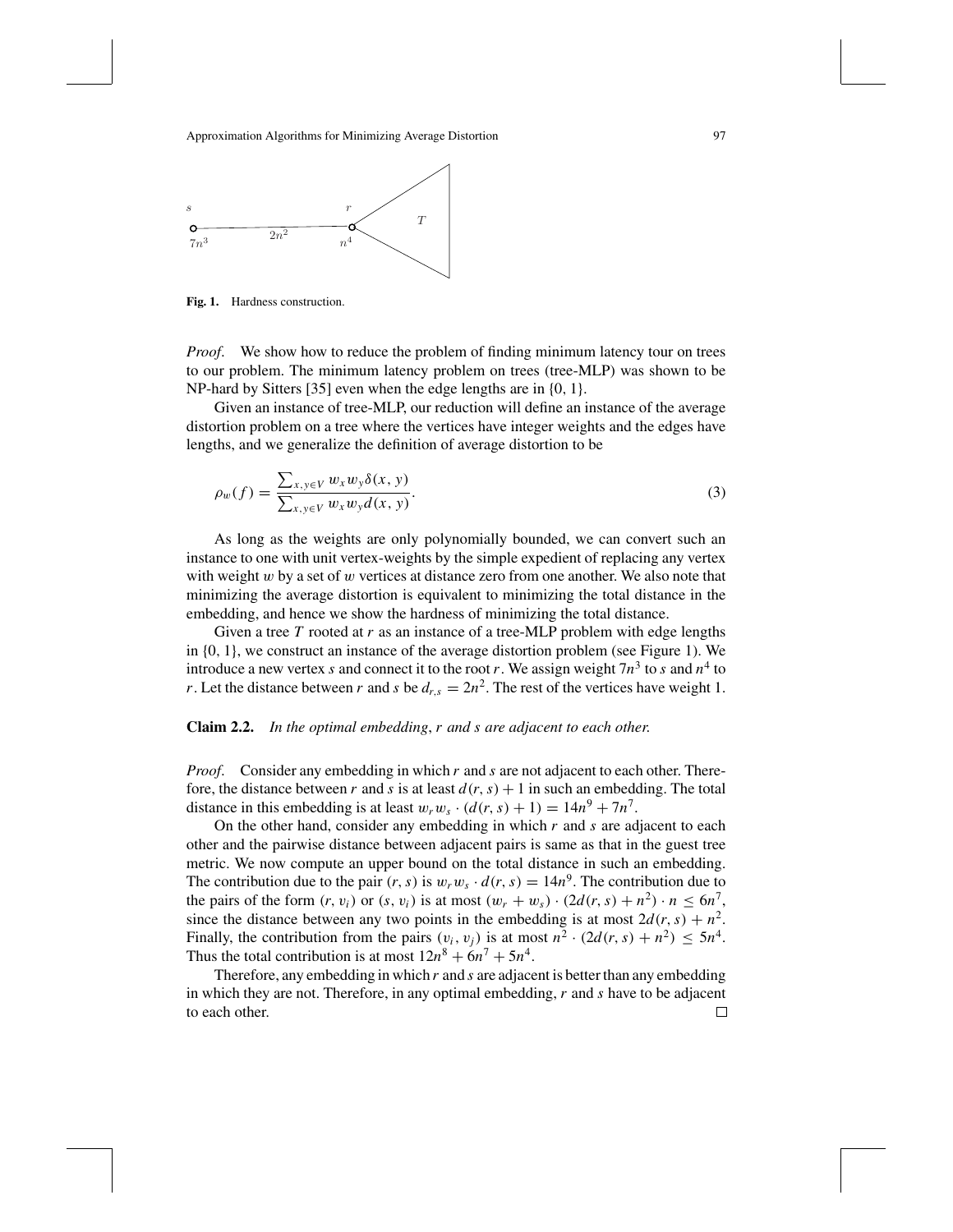**Claim 2.3.** *In any optimal embedding*, *no vertex* v*<sup>i</sup> and the vertex s are on the same side of r*.

*Proof.* Suppose that the vertex  $v_i$  and *s* are on the same side of *r*. From the previous claim it follows that *s* must be between  $v_i$  and *r*. Therefore the pair  $(v_i, r)$  contribute at least  $w_r d(r, s)$  to the total distance. Now we construct an alternative embedding the current one. We keep the order of all the vertices except  $v_i$  the same. We embed  $v_i$  on the opposite side of *r* at the end. In this process only the contributions from the pairs  $(v_i, v_j)$  for all *j* and  $(v_j, s)$  go up, while the contribution from the pair  $(v_i, r)$  goes down. Note that, in the new embedding, the contribution of the pairs  $(v_i, v_j)$  can be at most  $(2d(r, s) + n^2) \cdot n$  and the contribution of the pair  $(v_i, s)$  is at most  $w_s(2d(r, s) + n^2)$ . The contribution due to the pair  $(v_i, v_r)$  goes down by at least  $w_r \cdot d(r, s) - w_r \cdot n^2$ . Adding up the changes in contributions, we get that the new embedding has a smaller total distance.

Therefore in any optimal embedding, the vertices  $v_i$  and  $s$  cannot be on the same side of *r*.  $\Box$ 

In order to finish the proof of the theorem, we now show that the ordering of the vertices in an optimal tree-MLP tour is  $r$ ,  $v_1$ ,  $v_2$ , ...,  $v_n$  if and only if  $s$ ,  $r$ ,  $v_1$ ,  $v_2$ , ...,  $v_n$ is the ordering of the vertices in the embedding that minimizes the average distortion. Let *s*,  $r, \pi(1), \pi(2), \ldots, \pi(n)$  be the ordering of the vertices in an embedding. Let  $L(\pi)$ denote the total latency of the ordering given by  $r, \pi(1), \ldots, \pi(n)$ . Let  $Av(\pi)$  denote the sum of the distances in the embedding consisting of  $\pi(1), \ldots, \pi(n)$  in that order.

Then the total distance in the embedding is

$$
w_s \cdot w_r + w_s \cdot n + (w_s + w_r) \cdot L(\pi) + Av(\pi).
$$

Note that  $Av(\pi)$  is bounded above by  $n^4$  since we sum the distances over  $\binom{n}{2}$  $\binom{n}{2}$  pairs and the maximum distance between any pair  $\{v_i, v_j\}$  in the embedding is at most  $n^2$ . Thus,  $Av(\pi)$  is smaller than  $(w_r + w_s)$ .

Note that the difference between optimal value of  $L(\pi)$  and that in any other solution is at least 1, while it's multiplying factor  $(w_r + w_s)$  dominates  $Av(\pi)$ . Hence, in order to minimize the total distance, we have to minimize  $L(\pi)$ . This is exactly the tree-MLP problem. Hence, the problem of minimizing the average distortion is NP-hard.  $\Box$ 

#### 2.2. *A Constant-Factor Approximation Algorithm*

In order to make the exposition of our approximation algorithm simple, we first show a simple 2-approximation for embedding a given metric into trees. Then we consider embeddings into *k*-spiders and show how a similar technique works for them (a *k*spider is a tree with all vertices except the *center* having degrees 1 or 2, and hence is a homeomorph of the star with *k* leaves). In particular, we show how to take a  $\rho$ approximation algorithm for the *k*-repairmen problem [15], and use it to produce a 2ρapproximation for the average distortion of embedding a given metric into a *k*-spider. Finally, since a line metric is equivalent to a 2-spider, we get the embedding into a line metric as a corollary.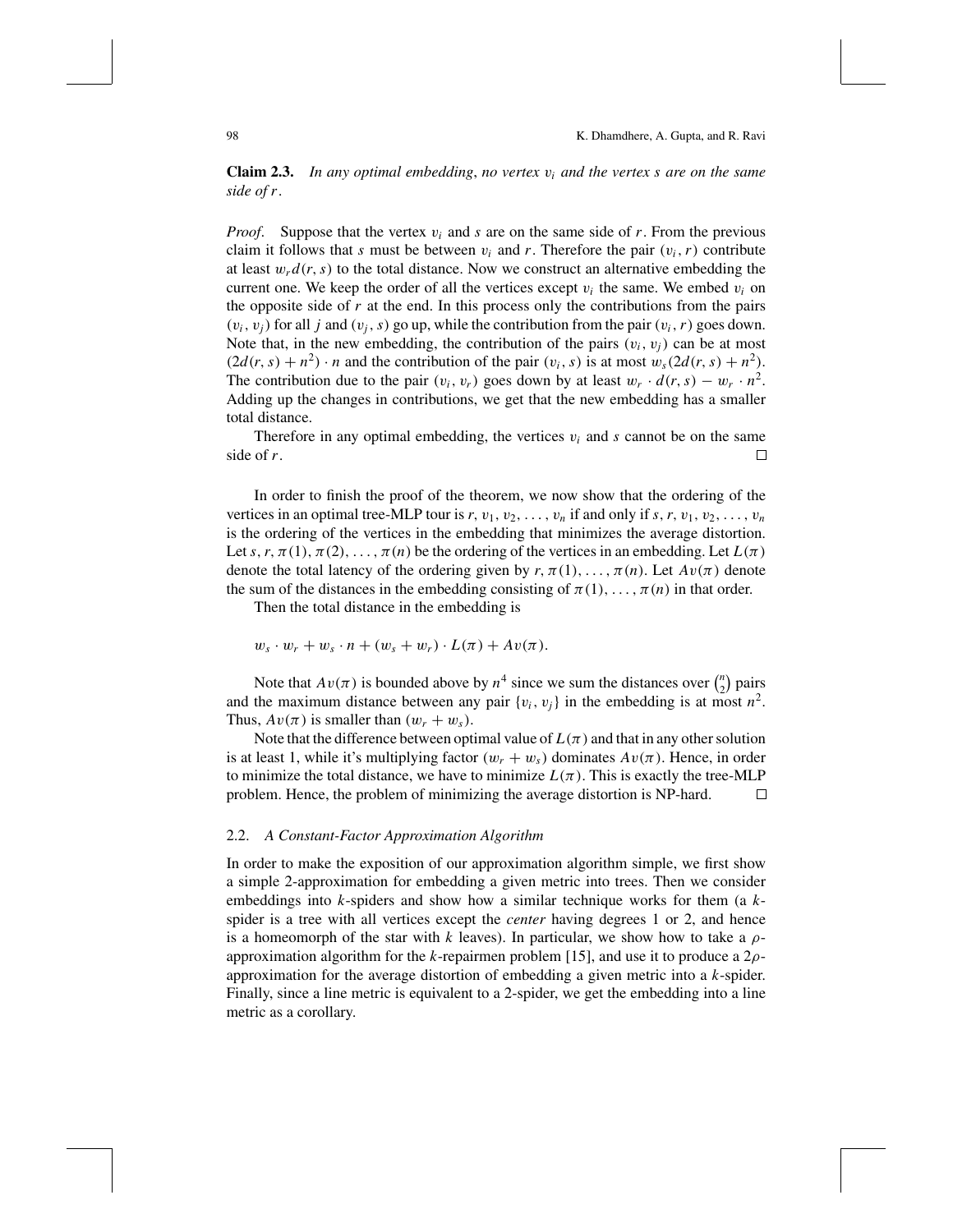*Embeddings into Trees*. Consider the problem of embedding the given metric *d* into a tree metric  $\delta$  to minimize average distortion. Let  $\Delta = \sum_{x,y \in V} d(x, y)$  denote the sum of all the distances in the metric *d*, and hence  $\text{av}(d) = \Delta/n^2$  is the average distance in *d*. The *median* of the metric *d* is the point  $v \in V$  that minimizes  $\Delta_v = \sum_{w \in V} d(v, w)$ , and will be denoted by med. Note that we can decompose  $\Delta$  as follows:

$$
\Delta = \sum_{u,v \in V} d(u,v) = \sum_{u \in V} \left( \sum_{v \in V} d(u,v) \right) = \sum_{u \in V} \Delta_u \ge n \Delta_{\text{med}}
$$
(4)

since  $\Delta_{\text{med}} \leq \Delta_v$  for all  $v \in V$ . Consider a shortest-path tree T (which is a star in a general metric  $d$ ) rooted at med, and let  $d<sub>T</sub>$  denote the metric induced by this shortest path tree. Then the total distance in this tree *T* is

$$
\Delta_T = n^2 \cdot \text{av}(d_T) = \sum_{u,v \in V} d_T(u,v) \le \sum_{u,v \in V} d_T(\text{med}, u) + d_T(\text{med}, v),
$$

$$
= \sum_{u,v \in V} d(\text{med}, u) + d(\text{med}, v), = 2n \Delta_{\text{med}},
$$

where the inequality in the second step is just the triangle inequality. This implies that  $n\Delta_{\text{med}} \leq \Delta \leq \Delta_T \leq 2n\Delta_{\text{med}}$ , and thus:

**Lemma 2.4** (see also [36]). *Given any graph, the total distance*  $\Delta_T$  *for the shortest path tree rooted at the median is at most* 2 , *and is a* 2*-approximation for the problem of embedding the graph into trees*.

The bound of 2 is tight. For example, in a complete graph the total distance is  $n(n-1)$ and it is  $n(2n - 3)$  for the shortest path tree. Also note here that the bound of 2 above is an *absolute* bound on the worst-case ratio between the average distance in the output tree and the graph, and is in the same flavor as the more traditional results on bounding the maximum distortion of embeddings. We next move toward an approximation approach by restricting the class of trees into which we embed.

*Embeddings into Spiders*. We now generalize the previous result to the case of embeddings into *k*-spiders. The vertex of degree *k* is called the *center* of the spider, and the components obtained by removing the center are called its *legs* [24].

Let  $d_k^*$  denote the optimal  $k$ -spider embedding. We decompose the sum of distances in *d*<sup>∗</sup> *<sup>k</sup>* as the sum of *k*-repairman path rooted at each vertex. Recall that, in the *k*-traveling repairman problem, we are given *k* repairmen starting at a common depot *s*. The *k* repairmen are to visit *n* customers sitting one per node of the input metric space. The goal is to find tours on which to send the repairmen to minimize the total time customers have to wait for a repairman to arrive [15].

Let *c* be the center of the spider in the optimal *k*-spider embedding. To construct a *k*-repairman paths starting from a vertex *r*, we do the following. We send one repairman away from the center along the leg of the spider which contains  $r$ . The other  $k - 1$ repairmen travel toward the center  $c$  of the spider. From the center, they go off, one per remaining leg of the spider. The cost of this *k*-repairman tour is  $\Delta_r^* = \sum_j d_k^*(r, j)$ .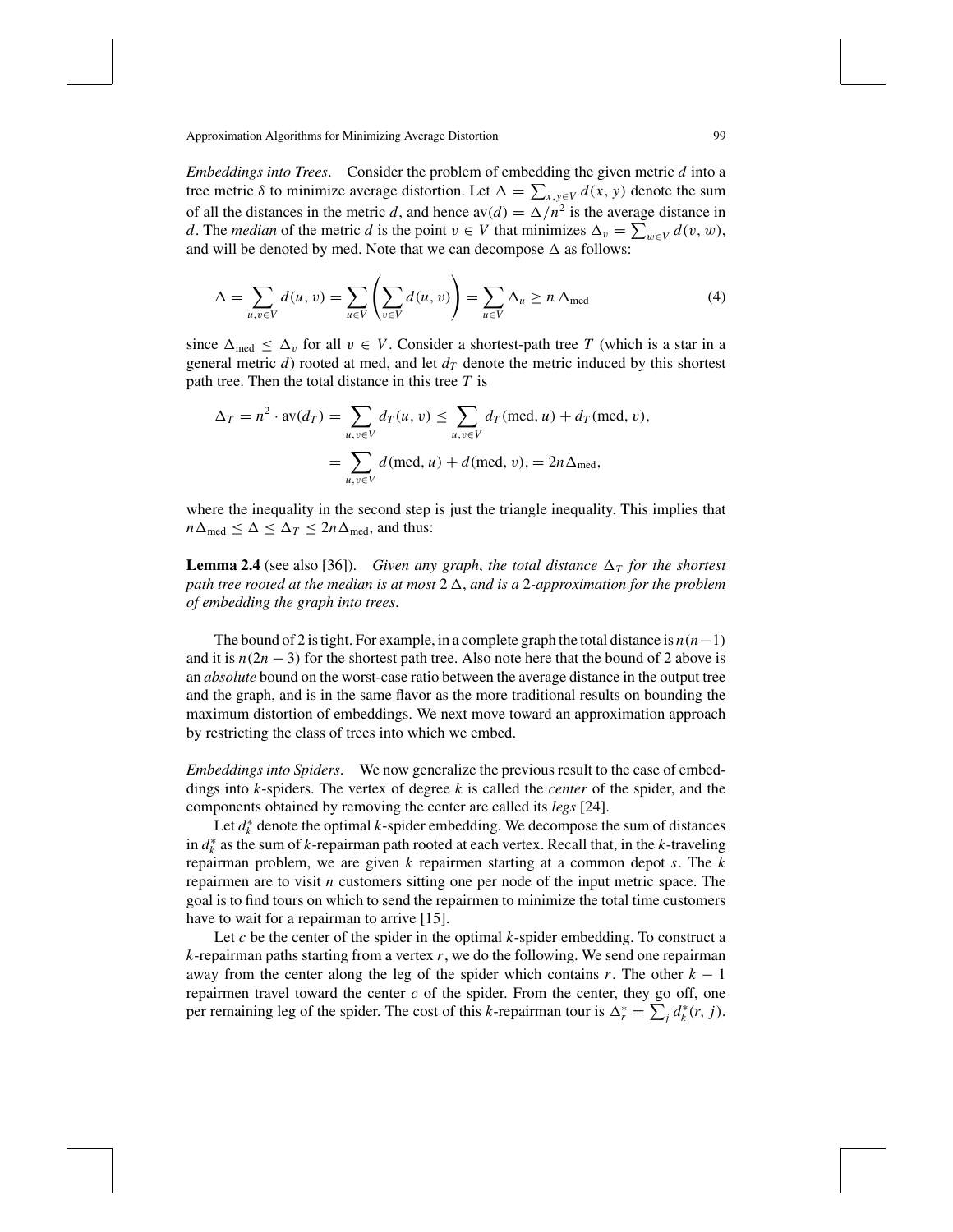Summing over all choices of the root we see that this is same as the sum of distances in the embedding  $d_k^*$ :

$$
n^{2} \cdot \text{av}(d_{k}^{*}) = \sum_{u,v \in V} d_{k}^{*}(u,v) = \sum_{v \in V} \Delta_{v}^{*}.
$$

Hence, *n* times the cost of the cheapest *k*-repairman tour over all choices of the depots (denoted by  $\Delta^{opt}$ ), is a lower bound on the sum of all the distances, i.e.,

$$
\sum_{u,v\in V} d_k^*(u,v) \ge n \cdot \min_r {\{\Delta_r^{\text{opt}}\}}.
$$

Consider the cheapest *k*-repairman tour over all choices of centers. Let it be centered at a vertex *c*. This tour defines a non-contracting embedding into a *k*-spider with *c* at the center of the spider. Let  $d^c(u)$  denote the distance of vertex *u* from the center *c* in the tour. We can bound the sum of distances in this embedding as follows:

$$
\sum_{u,v \in V} d_k^c(u,v) \le \sum_{u,v \in V} d^c(u) + d^c(v) \le 2n \sum_{u \in V} d^c(u) \le 2 \sum_{u,v \in V} d_k^*(u,v).
$$

Thus, if we could compute the optimal *k*-repairman tour centered at *c* exactly, we would obtain a 2-approximation to the problem of embedding the metric into *k*-spiders. Although the problem of finding an optimal *k*-repairman tour is NP-hard, the argument above proves the following.

**Theorem 2.5.** *Given a* γ *-approximation for the minimum k-repairmen problem on a metric d*, *we can obtain a* 2γ *-approximation for embedding the metric d into a k-spider in a non-contracting fashion to minimize the average distortion*.

The current best known approximation factor for the *k*-repairman problem is 8.49 (due to Chaudhuri et al. [14]), leading to the following corollary.

**Corollary 2.6.** *There is a* 16.98*-approximation for minimizing the average distortion of a non-contracting embedding of a given finite metric into a k-spider*.

#### **3. Approximation Schemes for Trees**

In this section we restrict our attention to the special case of tree metrics. We give a QPTAS for minimizing the average distortion for embeddings into the line metric. Our algorithm is based on the QPTAS given by Arora and Karakostas [5] for the minimum latency problem. They proved that a near-optimal latency tour can be constructed by concatenating  $O(\log|V|/\varepsilon)$  optimal traveling salesman paths, and the best such solution can be found by dynamic programming.

For an embedding  $f: V \to \Re$  into the line, let the *span* of the embedding be defined as max<sub>*x*,*y*</sub>  $|f(x) - f(y)|$ , the maximum distance between two points on the line. We note that an embedding with the shortest span is just the optimal traveling salesman path. While embedding a given metric into the line metric, minimizing the span of the embedding could result in very high average distortion. However, we show that it suffices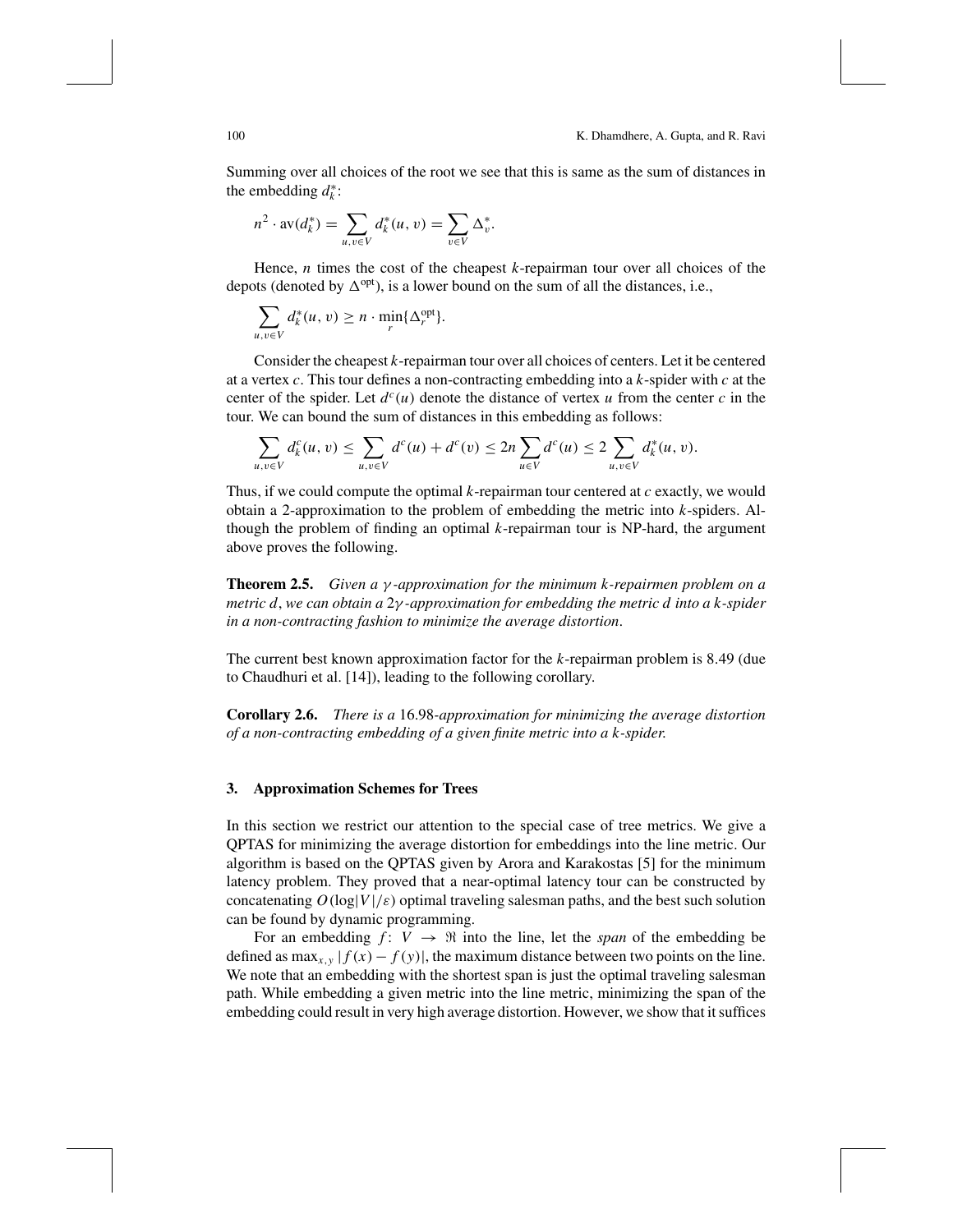to minimize the span locally to find near optimal embedding. In particular, our solution within  $(1 + \varepsilon)$  of optimal minimum average distortion is to find an embedding that is the union of  $O(\log|V|/\varepsilon^2)$  traveling salesman paths with a geometrically decreasing number of vertices.

In what follows, we use *n* to denote  $|V|$ , the number of vertices. For our algorithm, we assume that all the edge lengths are in the range  $[1, n^2/\varepsilon]$ . Indeed, if *D* is the diameter of the metric space and u and v are two vertices such that  $d(u, v) = D$ , then diameter of the metric space and u and v are two vertices such that  $d(u, v) = D$ , then  $\sum_{x,y \in V} d(x, y) \ge \sum_{x \in V} d(x, u) + d(x, v) \ge nD$ . We can then merge all pairs of nodes with inter-node distance at most  $\varepsilon D/n^2$ , which affects the sum of distance by at most ε*nD*. Hence the ratio of maximum to minimum non-zero distance in the metric can be assumed to be  $n^2/\varepsilon$ .

*Relation to TDTSPs*. We first show that the Arora–Karakostas QPTAS works also for the case of the Time Dependent Traveling Salesman Problem (TDTSP) defined by Blum et al. [9]. In the TDTSP the objective is to minimize a positive linear combination of the TSP tour value and the total latency of the tour. The objective function is of the form  $\alpha$  TSP + $\beta$  LAT, where TSP and LAT denote the span of the tour and total latency of the tour, respectively, and  $\alpha$  and  $\beta$  are constants.

We now describe how to break up an optimal tour into locally optimal segments. Let T denote the optimal tour for the objective function  $\alpha$  TSP + $\beta$  LAT. We break this tour into *k* segments (*k* is  $O(\log n/\varepsilon)$ ). In segment *i* we visit  $n_i$  nodes, where

$$
n_i = \lceil (1 + \varepsilon)^{k-1-i} \rceil
$$
 for  $i = 1, ..., k-1$ ;  $n_k = \lceil 1/\varepsilon \rceil$ .

Note that these  $n_i$ 's are chosen in such a way that  $n_i \leq \varepsilon \sum_{j>i} n_j$ . Denote  $\sum_{j>i} n_j$  by  $r_i$ . Replace the optimal tour in each segment, except the last one, by the minimum-distance traveling salesman path on the vertices of that segment that starts and ends at the same pair of vertices.. The new tour now consists of the concatenation of  $O(\log n/\varepsilon)$  locally optimal traveling salesman paths. This gives us the following lemma.

**Lemma 3.1.** *There is a tour that is a concatenation of*  $O(\log n/\varepsilon)$  *minimum traveling salesman paths that has*  $\alpha$  TSP +  $\beta$  LAT *objective value at most*  $(1+\varepsilon)$  *times the optimal solution* (*OPT*).

*Proof.* We first give a lower bound on OPT. Let  $T_i$  denote the span of the segment *i* in OPT. Every node in the *m*th segment has latency bigger than  $\sum_{j=1}^{m-1} T_j$ . We sum over all vertices and get the lower bound on OPT: OPT  $\geq \sum_{i=1}^{k-1} (\alpha + \beta r_i) T_i$ .

Now we replace each segment of OPT with the minimum traveling salesman path on the same set of vertices with the same pair of vertices as start and endpoints. By replacing a segment with a minimum traveling salesman path, we reduce the span of that segment. However, latency of the vertices inside a segment can go up. The latency of each vertex in *i*th segment will increase by at most  $n_i T_i$ . Hence the cost of the concatenated tour increases by at most  $\sum_{i=1}^{k-1} \beta n_i T_i$ . From the property that  $n_i \leq \varepsilon \cdot r_i$ , it immediately follows that the cost of the concatenated tour is at most  $(1 + \varepsilon)$ OPT. П

We now use Lemma 3.1 to show the following theorem for average distance.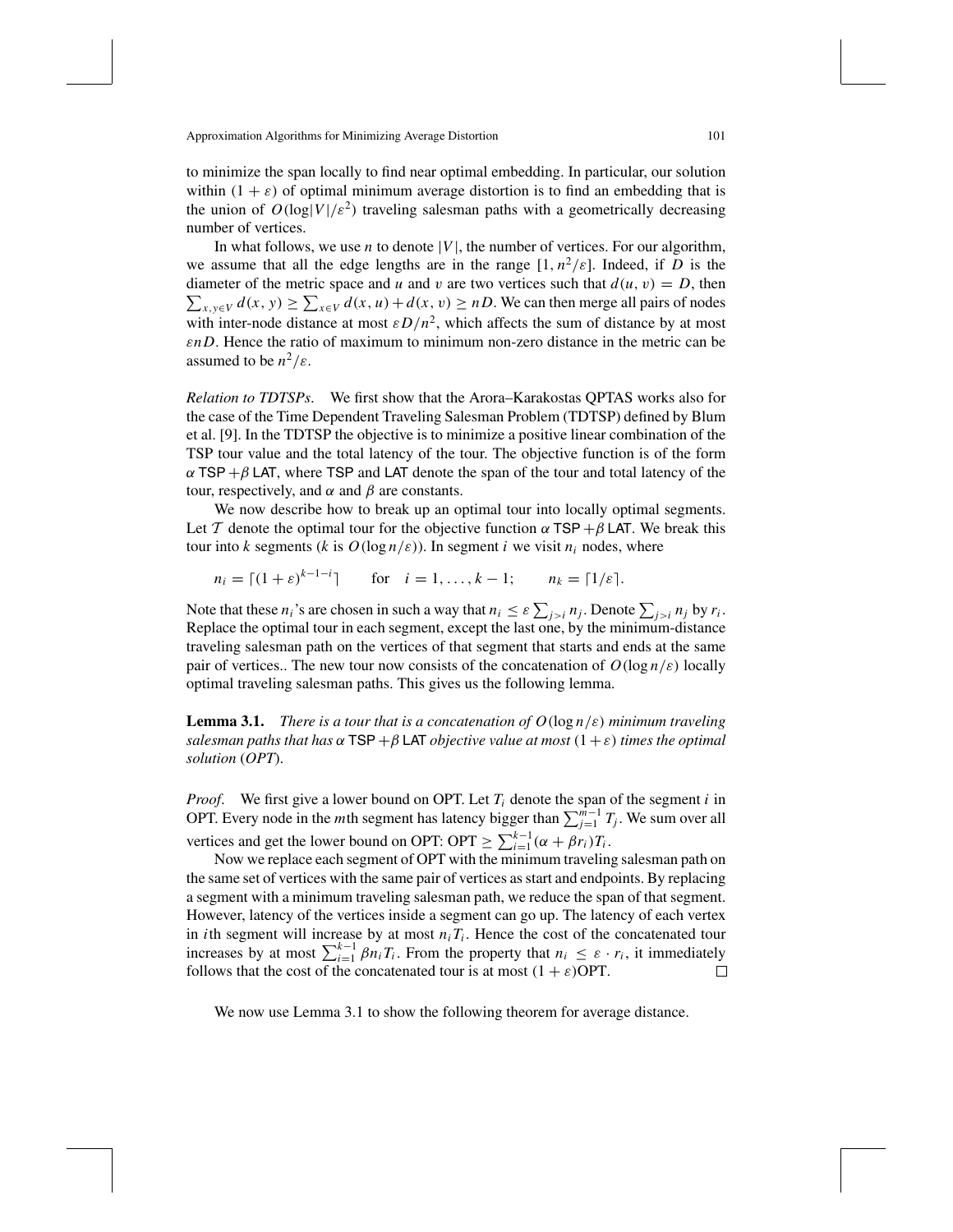**Theorem 3.2.** *Any finite metric has a non-contracting embedding into a line that is composed of*  $O(\log n/\varepsilon^2)$  *minimum traveling salesman path segments with average distortion no more than* (1 + ε) *times the minimum possible over all such embeddings*.

*Proof*. Our strategy is same as in Lemma 3.1. Consider the optimal embedding of the input tree into a line. We break this embedding up into  $O(\log n/\varepsilon)$  segments. Let  $n_i$  be the size of the *i*th segment defined as before. We now divide the objective function value according to the segments, so that only the share  $C_i$  of segment *i* changes, if we replace the embedding of segment *i* with a different embedding.

Let  $T_i$  be the span of the embedding of segment *i*. If  $i_0$  is the leftmost node in the embedding of segment *i*, then let  $L_i = \sum_{j \in n_i} \delta(i_0, j)$  be the sum of the distances of all nodes in segment  $i$  from node  $i_0$ . Note that  $L_i$  is the total latency of vertices in segment *i* with *i*<sub>0</sub> as the root. Let  $D_i = \sum_{u,v \in n_i} \delta(u,v)$  be the sum of all the pairwise distances in segment *i*.

Let  $q_i = \sum_{j \le i} n_j$  and  $r_i = \sum_{j \ge i} n_j$  be the number of total nodes to the left and right of segment *i*, respectively.

We now describe a lower bound on the total distance of the optimal solution. We define the contribution of segment *i* to the lower bound as the sum of the following distinct terms:

- 1. If a vertex  $u$  is to the left of segment  $i$  and a vertex  $v$  is to the right, then segment  $i$  adds  $T_i$  to the distance between them.
- 2. If a vertex *u* is to the left and *w* is in segment *i*, then the contribution is  $\delta(i_0, w)$  = the distance from the leftmost vertex  $i_0$  of segment  $i$  to  $w$ .
- 3. If a vertex  $v$  is to the right and  $w$  is in segment  $i$ , then the contribution is  $T_i - \delta(i_0, w)$ .
- 4. If both vertices w and w' are in segment *i*, then the contribution is  $\delta(w, w')$ .

These contributions, when summed up over all pairs of vertices, give

$$
C_i = q_i r_i T_i + q_i L_i + r_i (n_i T_i - L_i) + D_i.
$$
\n(5)

Note that  $\sum_i C_i$  is a lower bound on the total distance. In the following argument we rearrange the embedding inside each component while making sure that the increase in the total distance is at most  $\varepsilon \sum_i C_i$ .

Note that  $D_i \leq n_i^2 T_i$ . For  $i = 2, ..., k$ , we know that  $n_i \leq q_i$  and  $n_i \leq \varepsilon \cdot r_i$ . Hence, comparing  $D_i$  with the first term in (5), we get

$$
(1+\varepsilon)(q_i r_i T_i + q_i L_i + r_i (n_i T_i - L_i)) \ge C_i \ge q_i r_i T_i + q_i L_i + r_i (n_i T_i - L_i).
$$
 (6)

To prove Theorem 3.2, it suffices to find an embedding of the *i*th segment such that the increase in the total distance is within  $\varepsilon$  times the lower bound in the right-hand side of the above inequality (6). The expression for the lower bound on the right-hand side of inequality (6) is a linear combination of TSP and latency values of the tour in segment *i*. We can apply Lemma 3.1 to obtain a tour composed of  $O(\log n_i/\varepsilon)$  minimum traveling salesman paths. Note that replacing the original embedding with the tour obtained from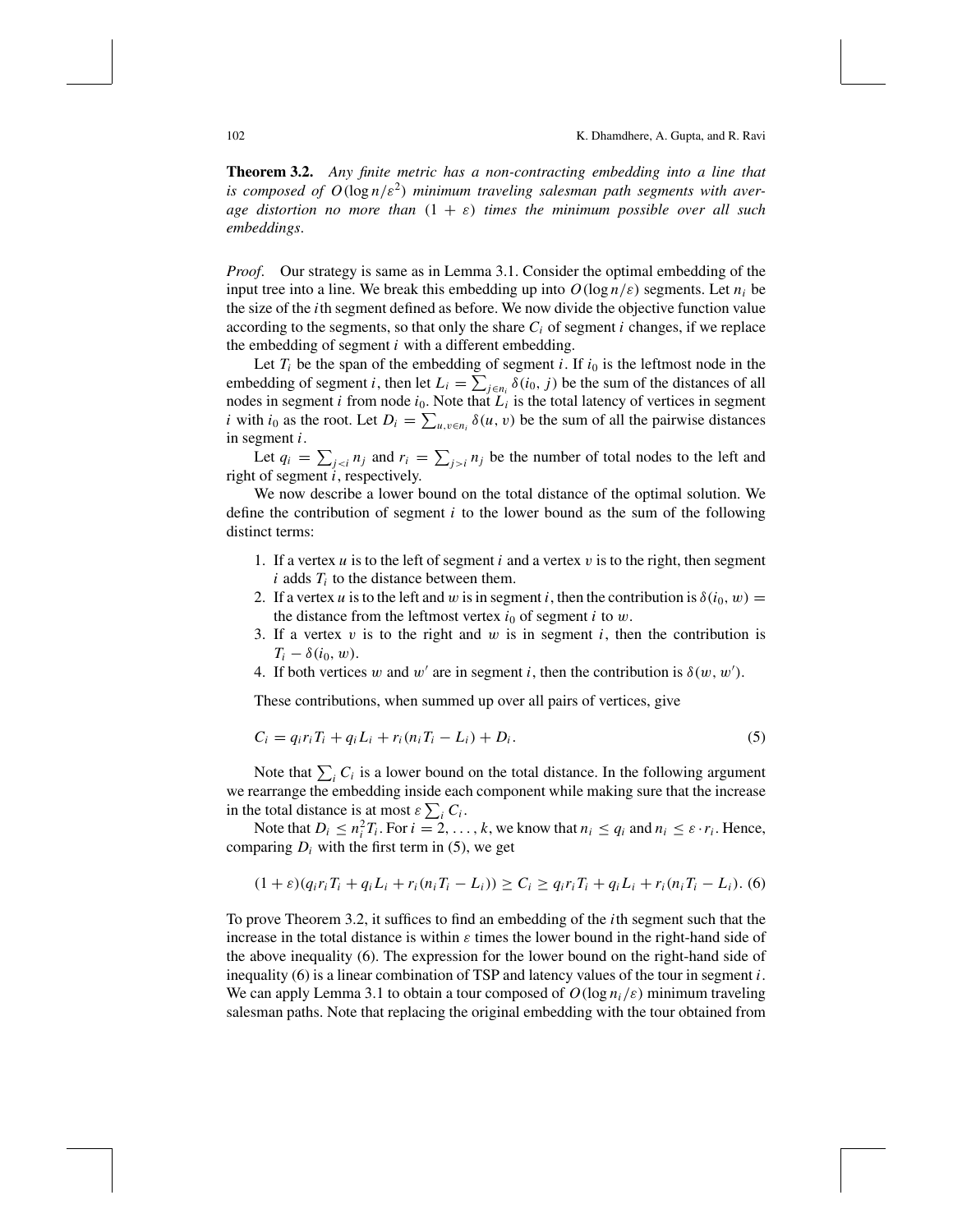Lemma 3.1 can only increase the four distinct terms that make up the quantity  $C_i$ . From Lemma 3.1, the increase in the total distance is at most  $\varepsilon C_i$ .

A technical detail in this argument is that the coefficient of *Li* could be negative. Lemma 3.1 does not handle this case, but note that  $n_i T_i - L_i$  is the total "reverse" latency in segment *i* with the rightmost endpoint being the root. Thus we can rewrite the lower bound as a linear combination of  $T_i$  and  $n_i T_i - L_i$  with positive coefficients.

We can thus replace each segment *i* with a concatenation of  $O(\log n_i/\varepsilon)$  traveling salesman paths, without increasing the cost by more than a factor of  $(1 + \varepsilon)$ . Since there are  $O(\log n/\varepsilon)$  segments in all, it follows that there is an embedding consisting of  $O(\log^2 n/\epsilon^2)$  shortest traveling salesman paths.

Finally, we show how to reduce this number to  $O(\log n/\varepsilon^2)$ . We rewrite the lower bound in (6) as  $(q_i - r_i)L_i + (q_i + n_i)r_iT_i$ . Note that  $L_i \leq n_iT_i$ . This gives us that the term  $(q_i - r_i)L_i$  is at most  $\varepsilon \cdot (q_i + n_i)r_iT_i$ , whenever  $q_i - r_i$  is positive. Hence, if we replace segment *i* with a shortest traveling salesman path on those vertices, the cost will be within  $(1 + \varepsilon)$  of the lower bound in (6). Note that, for  $i \ge 1/\varepsilon$ , we have  $q_i \ge r_i$ . Hence for  $i = 1, \ldots, 1/\varepsilon$ , using Lemma 3.1, we replace each segment by a concatenation of  $O(\log n/\varepsilon)$  tours each. Then for segments  $1/\varepsilon$  and above, we use only one minimum traveling salesman path per segment. Overall this results in a concatenation of  $O(\log n/\varepsilon^2)$  traveling salesman paths with the average distortion within  $(1+\varepsilon)$  times that of the optimal.  $\Box$ 

Consider a  $(\frac{1}{3}, \frac{2}{3})$ -partition of the tree, i.e., a recursive partition of the tree into two subtrees with a common root, such that for each subtree

 $\frac{1}{3} \cdot n \leq$  (size of subtree)  $\leq \frac{2}{3} \cdot n$ .

It is a folklore result that a  $(\frac{1}{3}, \frac{2}{3})$ -partition exists for any tree. We use the term *separator node* for the common root of the subtrees. From the recursive partition, we get separator nodes for each level of recursion.

Note that an optimal traveling salesman path on a tree is obtained by depth-first search. Therefore, it needs to cross any separator node at most twice. In the previous theorem, we proved that a near-optimal non-contracting embedding is given by a concatenation of  $O(\log n/\varepsilon^2)$  traveling salesman paths. Combining this with the recursive partition, we get the following theorem.

**Theorem 3.3.** *There exists a non-contracting embedding of a tree metric into a line with average distortion at most*  $(1+\varepsilon)$  *times the minimum possible that, when viewed as a* walk, *crosses each separator node*  $O(\log n/\varepsilon^2)$  *times in a recursive node-separatorbased partition defined above*.

Using this theorem, we give a dynamic programming algorithm. This is very similar to the algorithm due to Arora and Karakostas [5].

**Theorem 3.4.** *For any given*  $\varepsilon > 0$ *, there is an algorithm that runs in time*  $n^{O(\log n/\varepsilon^2)}$ *and computes a non-contracting embedding of a given input tree metric into a line with average distortion at most*  $(1 + \varepsilon)$ -times the minimum.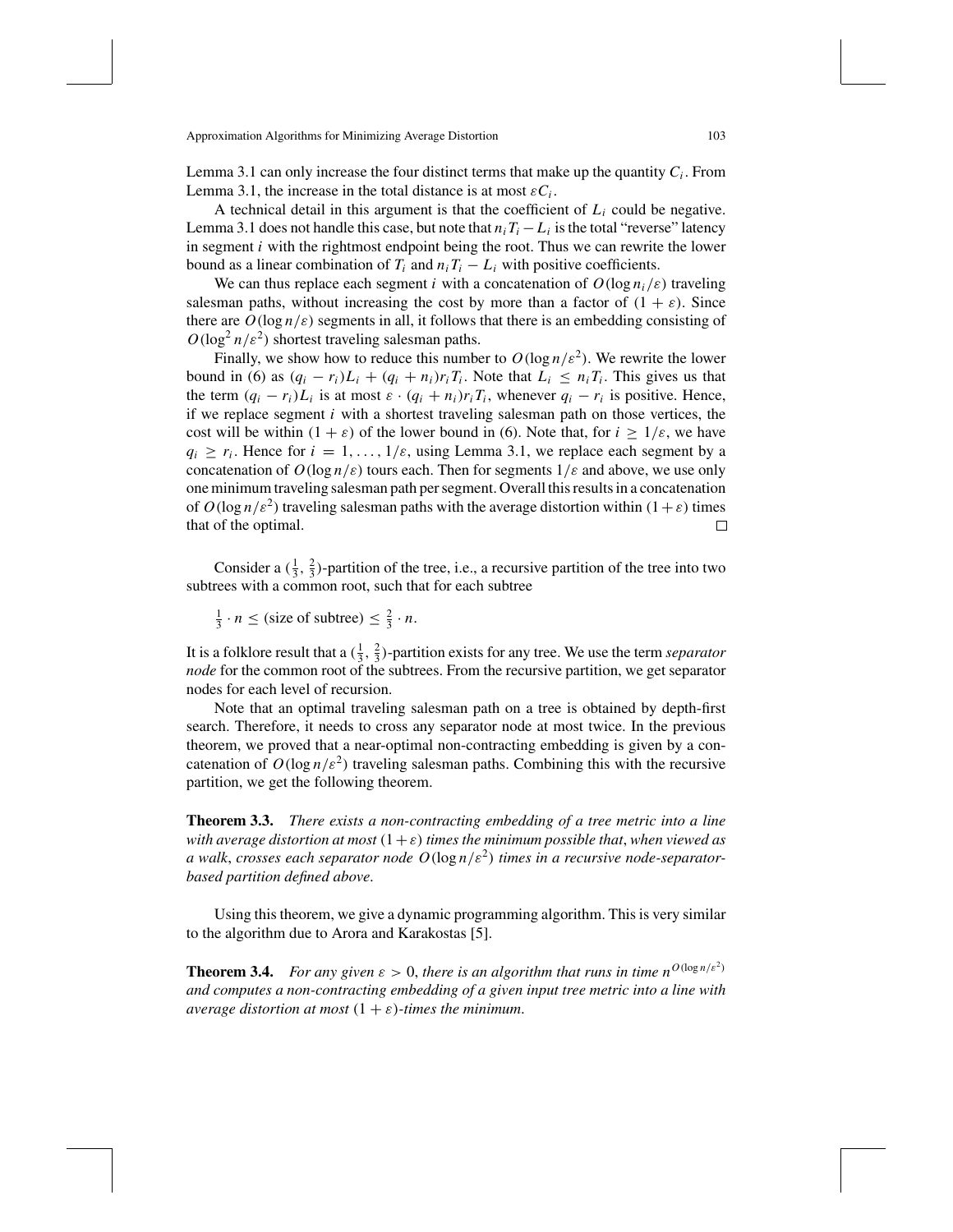*Proof*. We describe the dynamic program at the heart of our QPTAS.

### ALGORITHM

"Guess" the leftmost vertex in the embedding. Find a recursive  $(\frac{1}{3}, \frac{2}{3})$ -partition of the tree. Do the following steps starting at the bottom level of the partition and working upwards:

- 1. Identify a separator node at the current level of the partition.
- 2. "Guess" the number of times the embedding crosses this node and for each crossing, the length of the embedding after the crossing and the number of nodes on that portion.
- 3. Search the dynamic programming table for subtours consistent with the "guesses."
- 4. Combine the subtours found to create a new bigger subtour and store it in the dynamic programming table and go to step 1.

"Guessing" in step 2 refers to exhaustive enumeration of all possible values for the triple (# of crossings, length, # of nodes). At the end of the enumeration, the algorithm will have created a collection of candidate solutions, one for each possible guess. Its output will be the embedding of minimum average distortion. One of the embeddings considered by this algorithm must be near-optimal. Hence the embedding produced by the algorithm is a  $(1 + \varepsilon)$  approximation for the optimal average distortion.

We now prove that the running time of the algorithm is bounded by  $n^{O(\log n/\varepsilon^2)}$ . The running time is dominated by the number of "guesses." The number of crossings through a node is at most  $O(\log n/\varepsilon^2)$  and the number of nodes visited between two crossings cannot be greater than *n*. To bound the number of guesses for the length of the embedding between two crossings, we round the lengths as follows. Let *L* be the length of the longest path in the input tree. We merge all the pairs of vertices with pairwise distance smaller than  $\epsilon L/n^3$ . We also round each edge length to its closest multiple of  $\epsilon L/n^3$  and divide all the lengths by  $\epsilon L/n^3$ . In this rounded instance, the minimum length is 1, while the maximum internode distance is  $n^3/\varepsilon$ . After solving the rounded instance, we reinstate the merged edges to the output embedding. This does not change the pairwise distance between any pair by more than  $O(\varepsilon L/n^2)$ . Thus the total change due to rounding is bounded by  $O(\varepsilon L) = O(\varepsilon \text{OPT})$ .

If we run the algorithm on a rounded instance, the total number of guesses for each crossing is  $O(n^3/\varepsilon) \cdot n = O(n^4/\varepsilon)$ . This gives a total of  $O(\log n/\varepsilon^2 \cdot (n^4/\varepsilon)^{O(\log n/\varepsilon^2)})$  $n^{O(\log n/\varepsilon^2)}$  guesses for a node. We do this for each node. Moreover, there are *n* choices for the leftmost vertex of the embedding. Therefore, the overall running time of the algorithm is bounded by  $O(n \cdot n \cdot n^{O(\log n/\varepsilon^2)}) = n^{O(\log n/\varepsilon^2)}$ .  $\Box$ 

## **4. An Exact Algorithm for Minimizing Average Tree-Edge Distortion**

For the tree metrics, we consider a slightly different objective function in this section. Let  $M = (V, d)$  be the input metric to be embedded in a non-contracting mapping to a line. Assume that the input metric *M* arises from a tree  $T = (V, E)$ . Instead of considering distances between all pairs of nodes, we take the average of the distance over the edge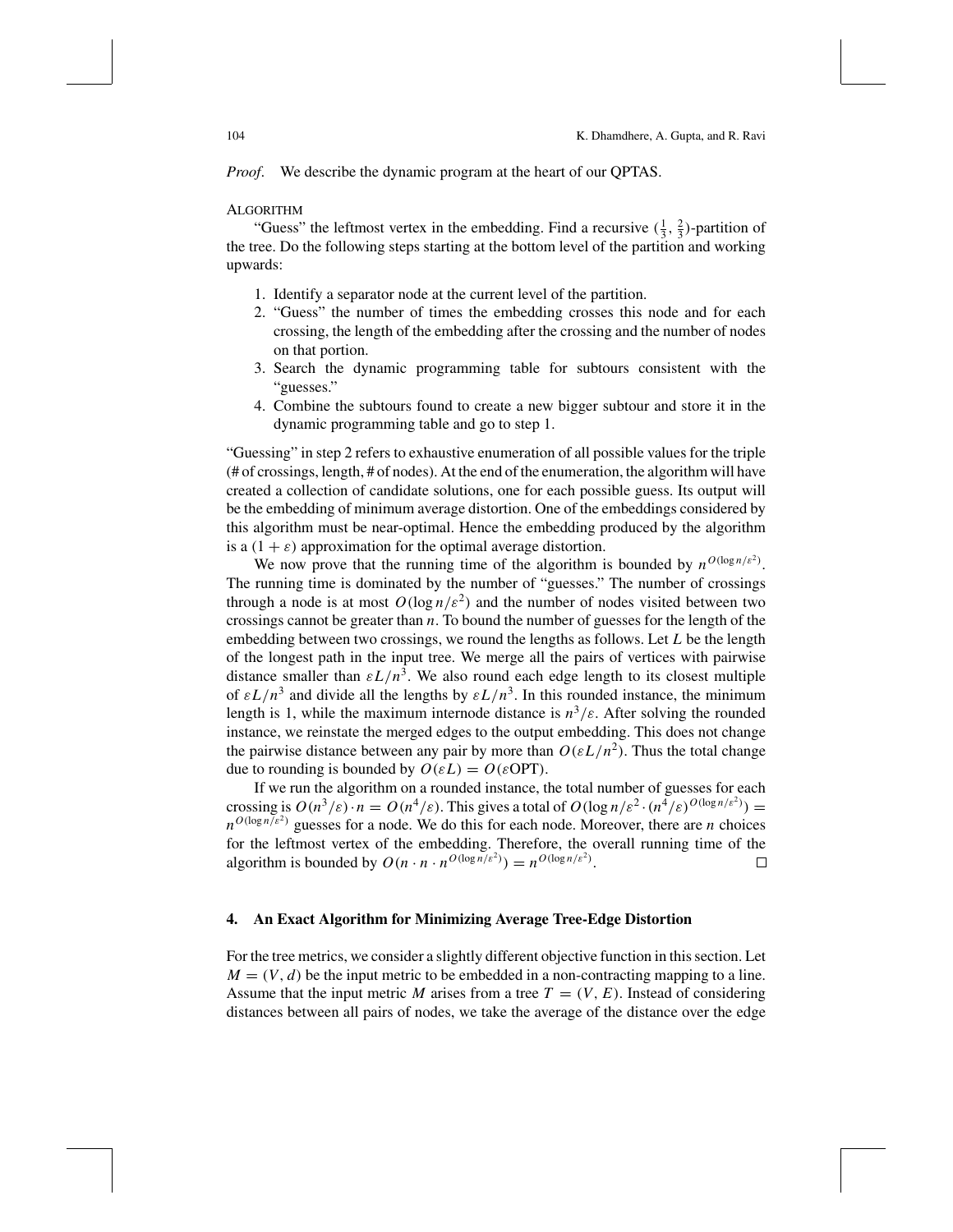set *E* of the tree. Let *l* denote the host metric (i.e., a line). Then we want to minimize  $\sum_{(u,v)\in E} \delta(u,v)$ . We call this the *average tree-edge distortion*. We give a polynomial time algorithm for minimizing the average tree-edge distortion.

This problem is quite similar to the MLA [34] problem on trees. Recall that, a linear arrangement of a graph  $(V, E)$  is a mapping  $\pi: V \to [n]$ . The objective is to minimize  $\sum_{\{u,v\}\in E} |\pi(u)-\pi(v)|$ . However, the crucial difference is that we require the embedding into a line to be non-contracting.

Our algorithm is based on the algorithm for MLA on trees given by Shiloach [34] with some crucial extensions. We first begin by finding a centroid of the tree. The following lemma is folklore (see, e.g., [12]). It is important to note that we allow subdivision of the edges here, i.e., we allow splitting an edge into two by adding a vertex anywhere along that edge.

**Lemma 4.1.** *Given a tree T* =  $(V, E)$  *with edge weights, there exists a centroid vertex* v<sup>∗</sup> *in a subdivision of T* , *such that the subtrees of T rooted at* v<sup>∗</sup> *have edge weight at most half the total weight of the tree*.

We then show that the subtrees of the centroid are not interleaved in an optimal embedding. This lets us solve the problem recursively on the subtrees. The algorithm constructs an Eulerian tour of the tree as an optimal embedding.

# 4.1. *Cost Reducing Transformations*

We now show that, given a non-contracting embedding of a tree into the line, we can transform it *without increasing the average distortion*, so that the solutions for subtrees rooted at the centroid are disjoint contiguous segments of the line. We denote the embedding by a permutation  $\pi$  of the vertices. Note that for the embedding to be non-contracting, it suffices to have the distance between adjacent pair of vertices in the permutation the same as their distance in the tree metric (i.e.  $\delta(i, i + 1) = d(\pi^{-1}(i), \pi^{-1}(i + 1)).$ 

We now explain the transformations. Let  $T$  be the input tree with  $v^*$  as the centroid. Let  $T_1$  be a subtree of  $T$  rooted at  $v^*$ . We group all other subtrees as  $T_2$  (see Figure 2). The transformations work toward uninterleaving the embeddings of  $T_1$  and  $T_2$ . There are two different cases depending on whether end vertices are from the same or different subtrees.

1. Let the two endpoints be in different subtrees, i.e., we have  $\pi^{-1}(1) \in T_1$  and  $\pi^{-1}(n) \in T_2$ . A transformation of type A (see Figure 2) converts the ordering  $\pi$ into  $\pi_a$ , such that  $\pi$  restricted to each of  $T_1$  and  $T_2$  is preserved, and  $T_1$  is embedded entirely to the left of  $T_2$ ; i.e.,  $\pi_a(u_i) < \pi_a(v_i)$  for all  $u_i \in T_1$  and  $v_i \in T_2$ .



**Fig. 2.** Type A transformation.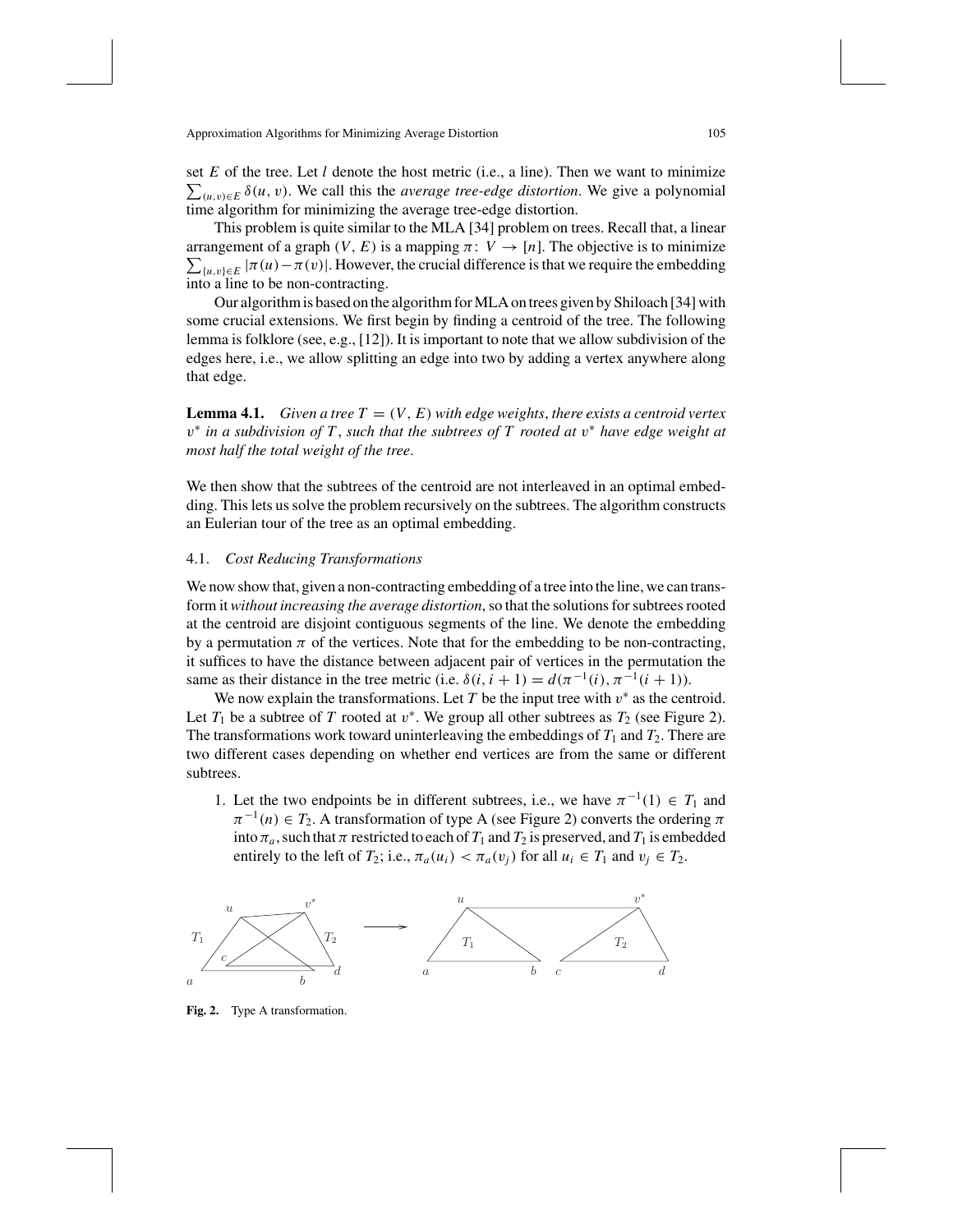106 K. Dhamdhere, A. Gupta, and R. Ravi



**Fig. 3.** Type B transformation.

2. Let the two endpoints of the embedding be in the same tree, i.e.  $\pi^{-1}(1)$ ,  $\pi^{-1}(n) \in$ *T*<sub>1</sub>. A type B transformation (see Figure 3) produces an ordering  $\pi_b$  which is same as  $\pi$  when restricted to each of  $T_1$  and  $T_2$ . We have two choices:  $T_1$  or  $T_2$  could be embedded to the left of the other subtree. We pick the one minimizing average tree-edge distortion.

We denote the embedding produced by  $\pi_a$  or  $\pi_b$  by ( $T_1 : T_2$ ). Note that there are two choices for the embedding of  $T_1$  (resp.  $T_2$ ): the same order as in  $\pi$  or completely opposite to  $\pi$ . We always pick the best of these choices.

**Observation 4.2.** In the embeddings  $\pi_a$  and  $\pi_b$ , the length of the edges within the trees  $T_1$  *and*  $T_2$  *is never more than their counterparts in the embedding*  $\pi$ .

**Lemma 4.3.** *The above two transformations do not increase the average tree-edge distortion of the embedding*.

*Proof.* We handle the two cases separately. We need the property that v<sup>\*</sup> is a centroid vertex only in the second case.

*Type A*. The only edge that possibly gets expanded in this transformation is  $(v^*, u)$ . We show that the increase for this edge is offset by the savings in the edges of the trees  $T_1$  and *T*<sub>2</sub>. In particular, if  $\pi(u_i) > \pi(v^*)$  for  $i = 1, ..., k$ , then in  $\pi_a$  the vertices  $u_1, ..., u_k$ contribute to the cost of edge  $(v^*, u)$ . However, in the initial ordering  $\pi$ , these vertices contribute at least this amount to the edges on the path  $v^* \to \pi^{-1}(n)$ . A symmetric argument holds for the change in the sum of edge lengths in the tree  $T_1$ .

*Type B.* Let |*T* | denote the length of an Euler tour of tree *T*. We first compute the length of the edge  $(u, v^*)$  in  $\pi_b$ . Since we have picked the cheaper of the two available choices, the length is at most  $(|T_1|+|T_2|)/2 + d(u, v^*)$ . Thus the potential increase in the length of the edge  $(u, v^*)$  is  $(|T_1| + |T_2|)/2$ . The decrease in the sum of edge lengths of the subtree  $T_1$  due to the transformation is at least  $|T_2|+d(u, v^*)$ . To see this, consider a path  $\pi^{-1}(1) \to \pi^{-1}(n)$  in tree  $T_1$ . The embedding includes at least an Euler tour of tree  $T_2$ along with the edge  $(u, v^*)$ . Now if  $|T_2| + 2d(u, v^*) \geq (|T_1| + |T_2|)/2$ , then the decrease offsets the potential increase. In other words, if  $|T_1| - |T_2| \le 2d(u, v^*)$ , then the type B transformation does not increase cost. This is certainly true since  $v^*$  is a centroid. 口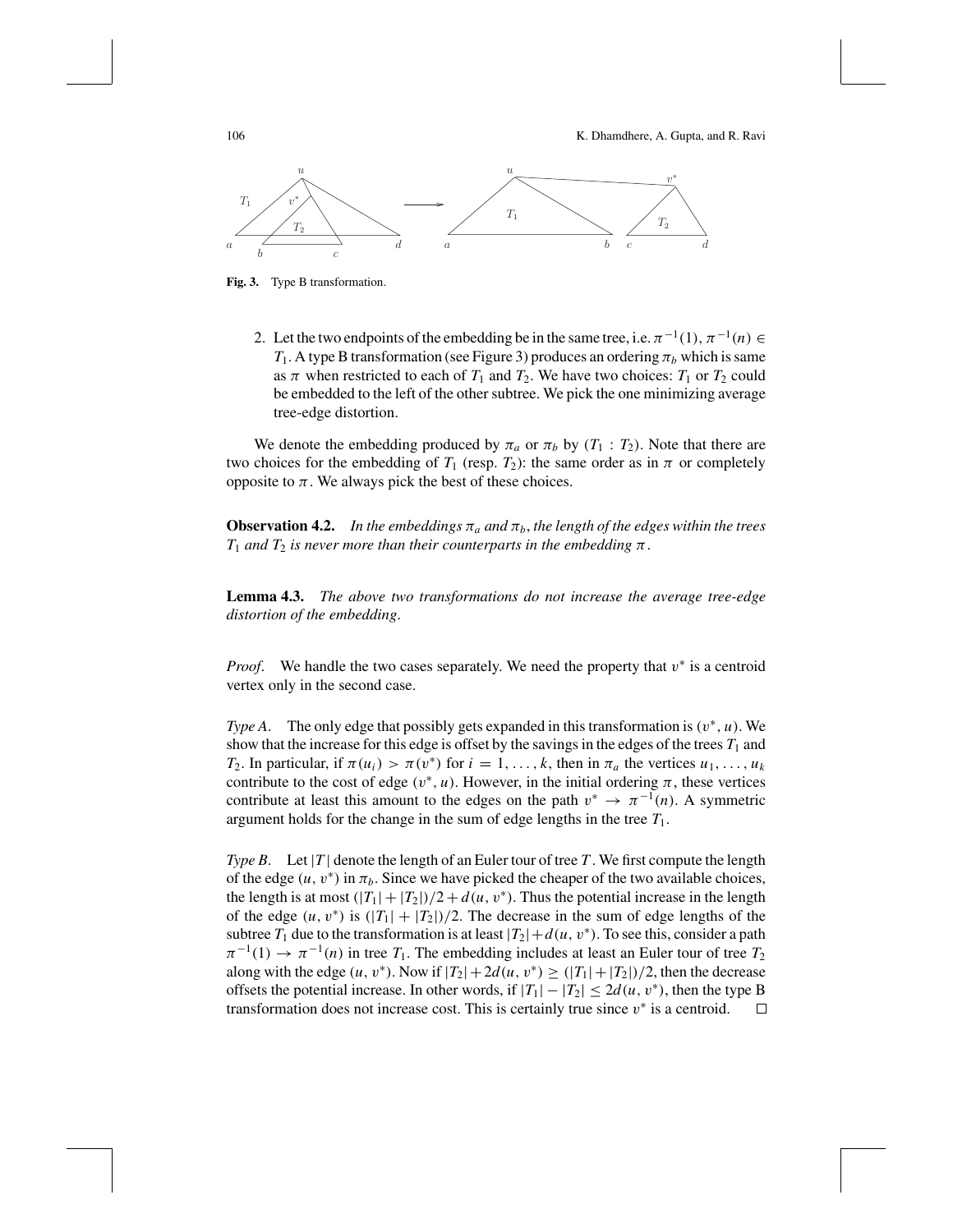## 4.2. *Optimal Embeddings Are Euler Tours*

Given any embedding  $\pi$  we can apply the transformations A or B to uninterleave the embeddings of the subtrees. Let  $v^*$  be the centroid. Let  $T_0, T_1, \ldots, T_k$  be the subtrees rooted at  $v^*$ . Let  $|T_i|$  denote the length of an Euler tour of tree  $T_i$ . Let the subtrees be arranged in decreasing order of the lengths of their Euler tours:  $|T_0| \geq |T_1| \geq \cdots \geq |T_k|$ . Let  $T_0 = T - T_0$ .

First we check if the embedding  $(T_0 : \overline{T_0})$  has average tree-edge distortion at most that of  $\pi$ . If so, then we solve the problem recursively on  $T_0$  and  $T_0$ .

The other case is when  $(T_0 : \overline{T_0})$  has average tree-edge distortion greater than  $\pi$ . From Lemma 4.3 we know that neither  $\pi^{-1}(1)$  nor  $\pi^{-1}(n)$  belongs to  $T_0$ . Let  $\pi^{-1}(1) \in$ *T<sub>i*1</sub></sub>, then we can apply transformation A or B to  $\pi$  (depending on whether  $\pi^{-1}(n) \in T_{i_1}$ ) and we get the embedding  $(T_{i_1} : T_{i_1})$ . Let the leftmost endpoint of  $\overline{T_{i_1}}$  belong to the subtree  $T_{i_2}$ . Once again we apply the appropriate transformation and get the embedding  $(T_{i_1} : (T_{i_2} : T'))$ , where  $T' = T - T_{i_1} - T_{i_2}$ . We continue this process until both endpoints of  $T' = T - T_{i_1} - \cdots - T_{i_i}$  belong to  $T_0$ . At this step, the candidate transformation is B. However, it does not decrease cost at this point because  $v^*$  is no longer a centroid in  $T'$ . Hence we must adopt a different line of attack in this case. Let *p* be the greatest integer such that for all  $i \leq p$ , we have

$$
2|T_i| \ge (|T_0|) + 2d(e_0) + (|T'|),\tag{7}
$$

where  $T' = T - T_0 - T_1 - \cdots - T_p$  and  $e_0$  is the edge from  $v^*$  to the root of  $T_0$ . Then we can show that the embedding  $(T_1 : T_2 : \cdots : T_p : \overline{T})$ , where  $\overline{T} = T - T_1 - \cdots - T_p$  has tree-edge distortion smaller than  $\pi$ . Moreover, since neither  $\pi^{-1}(1)$  nor  $\pi^{-1}(n)$  belongs to  $T_0$ , we have  $p > 0$ .

Thus we have shown that we can solve the problem recursively on these trees and combine their solutions. From this we get the following important observation.

**Lemma 4.4.** *An optimal non-contracting embedding of a weighted tree T into a line to minimize average tree-edge distortion corresponds to an Eulerian tour*.

### 4.3. *Algorithm*

We describe our recursive algorithm here. Let *T* be the tree from which the input metric  $(V, d)$  arises.

- 1. Find the centroid  $v^*$  of tree *T*. Let  $T_0, \ldots, T_k$  be the subtrees of *T* rooted at  $v^*$ .
- 2. Find the greatest integer *p* such that for all  $i \leq p$ , we have  $2|T_i| \geq (|T_0|) +$  $2d(e_0) + (|T'|)$ , where  $T' = T - T_0 - T_1 - \cdots - T_p$ , and  $|T_0| \ge |T_1| \ge |T_2| \ge \cdots$ .
- 3. If  $p = 0$ , then recursively find the embeddings of  $T_0$  and  $\overline{T_0}$ . Output the embedding  $(T_0 : \overline{T_0})$ .
- 4. If  $p > 0$ , then recursively find the embeddings of  $T_1, \ldots, T_p, T'$  (where  $T' =$  $T - T_1 - \cdots - T_p$ ). Output the best embedding of these subtrees using the subroutine described below.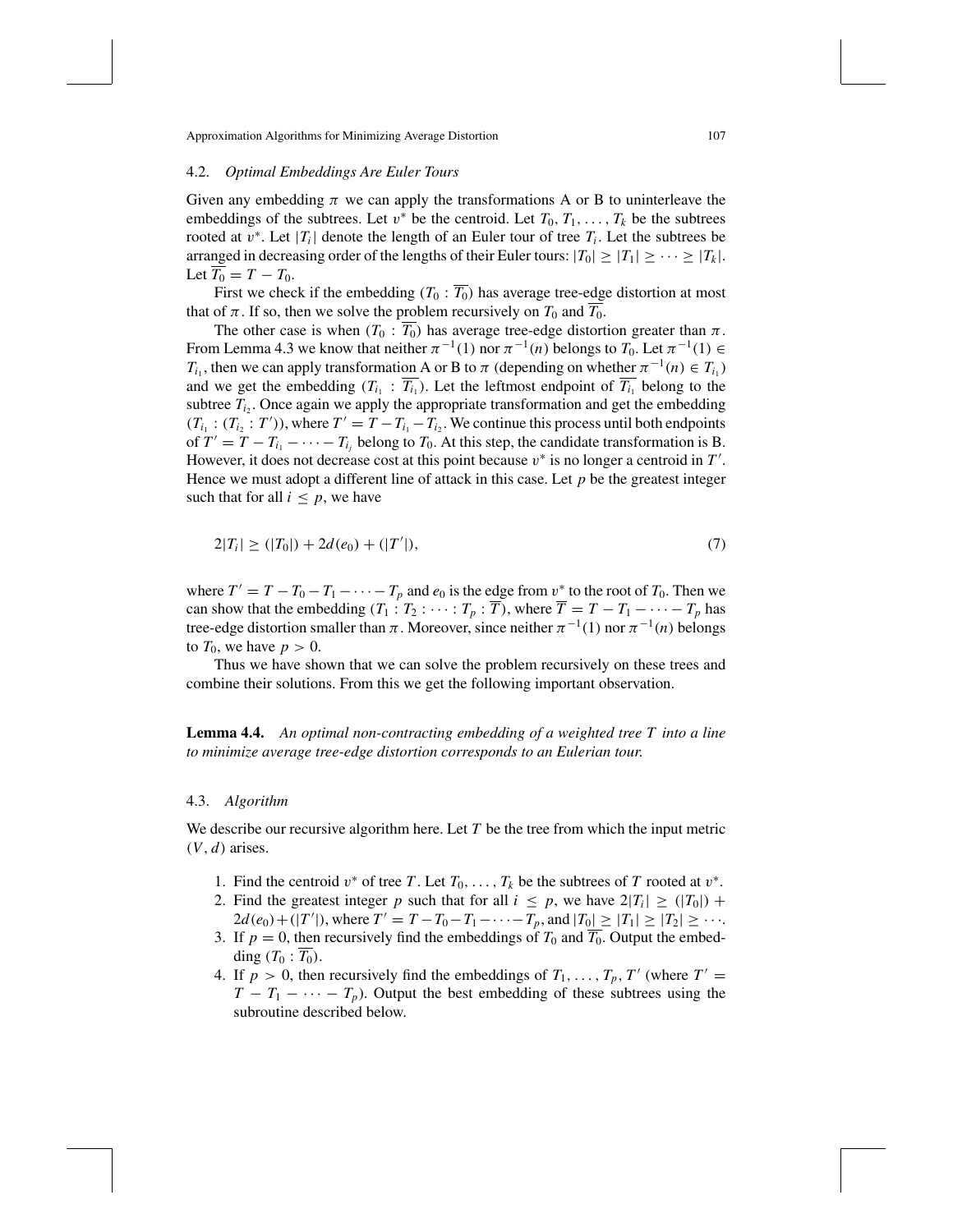

**Fig. 4.** Embedding the subtrees.

*Subroutine.* We now describe the subroutine to combine the embeddings of subtrees  $T_1, \ldots, T_i$  rooted at *r*. We want to find the ordering of these subtrees which minimizes the tree-edge distortion of the embedding. The objective function for this subroutine is the sum of the lengths of edges  $e_1, \ldots, e_i$  in the embedding. See Figures 4 and 5. Note that we only include the part of the edge from  $r$  to the closest point of its tree.

Let  $d(e_i)$  be the length of edge  $e_i$  in the input metric. Since the embedding is an Eulerian tour, we know that if edge  $e_1$  crosses trees  $T_2$ ,  $T_3$ , and  $T_4$ , then it is expanded by  $|T_2| + |T_3| + |T_4|$ . Thus the total length of  $e_1$  to account for is  $d(e_1) + |T_2| + |T_3| +$  $|T_4| + d'(e_1)$ , where  $d'(e_1)$  is the part of the length of  $e_1$  inside tree  $T_1$ . The quantity  $d'(e_1)$  can be taken as the distance of the root of  $T_1$  to its closest endpoint. On the other hand, if there are *j* edges crossing over tree  $T_q$ , then the tree contributes the  $|T_q|$  term in the length of each of those edges. Thus, if tree  $T_q$  is  $(j + 1)$ st from left or right endpoint, then its contribution to the total cost is  $j|T_q| + d(e_q)$ .

This suggests that we can find the optimal ordering of the trees using the minimum cost matching algorithm. Consider a complete bipartite graph  $K_{i,2i}$  where *i* is the number of subtrees hanging off the centroid. The *i* vertices on one side correspond to the trees  $T_1, \ldots, T_i$ . If tree  $T_q$  is the  $(j + 1)$ st from the left in an embedding, this is represented by connecting vertex *q* on the left side of  $K_{i,2i}$  to vertex  $j + 1$  on the other side, by an



**Fig. 5.** Accounting for the lengths of edges.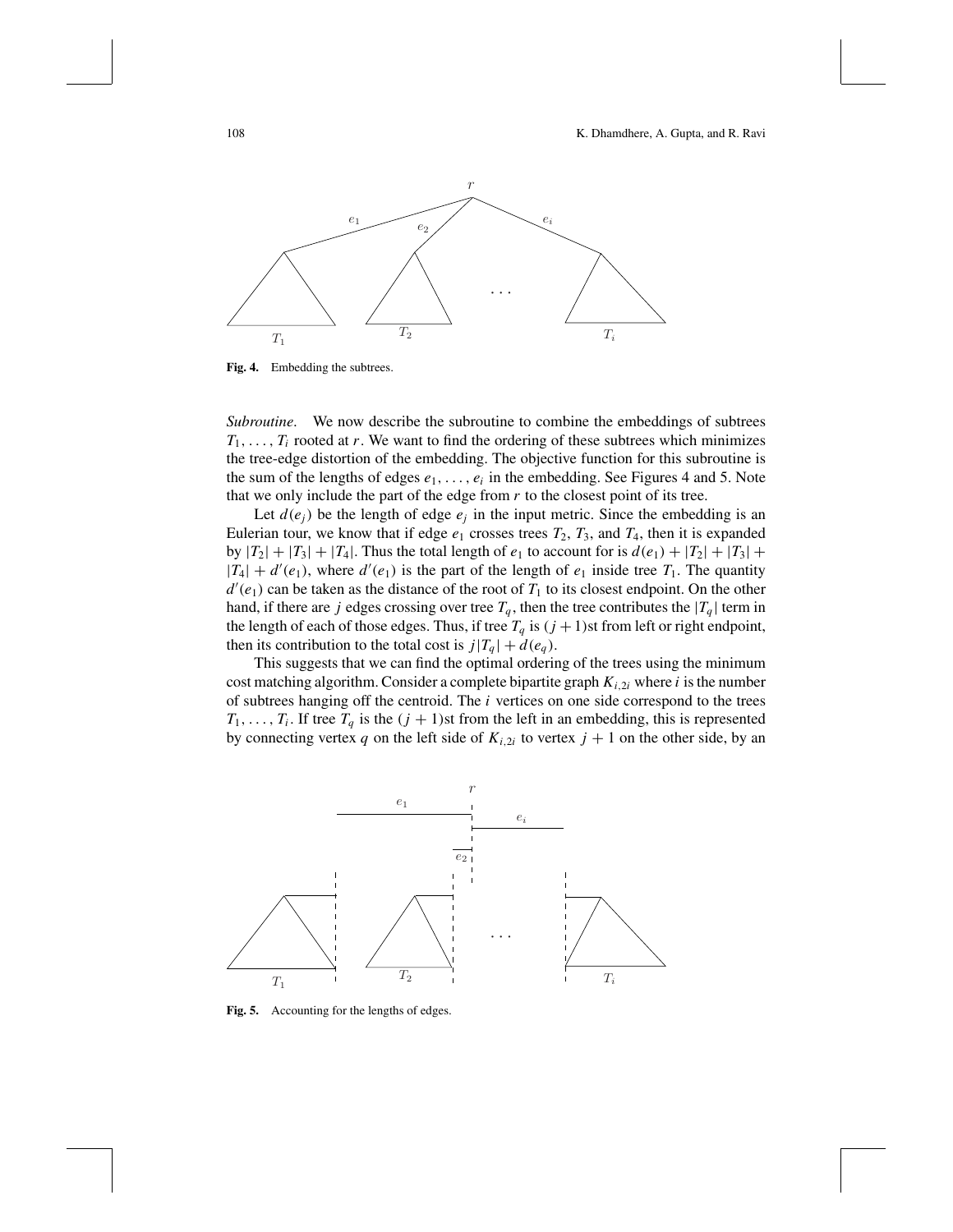edge of weight  $2j|T_q| + d(e_q)$ . If  $T_q$  is the  $(j + 1)$ st from the right, then we connect the edge between vertex  $q$  to the vertex  $i + j + 1$  on the other side of the same cost. Finding a minimum-weight matching in this bipartite graph will give us the ordering of trees on the left and right side of the root.

**Theorem 4.5.** *There is a polynomial-time algorithm for finding a non-contracting embedding of an input tree metric into a line to minimize average tree-edge distortion*.

We remark that it is not hard to construct instances where the optimal non-interleaving embedding in the same spirit as above provide very poor approximations to the minimum average distortion embeddings even for tree metrics. For example, consider a 3-spider where the vertices are placed at distances  $l, l^2, l^3, \ldots$  on each leg. Any noninterleaving embedding has average distortion  $\Omega(n)$ , whereas the optimal (interleaving) embedding has average distortion *O*(1).

# **5. Open Problems**

For the case of non-contracting embeddings considered in the paper, some open questions are:

- 1. Is there a simpler and better approximation algorithm for minimizing average distortion in trees?
- 2. Can the QPTAS be extended to planar graphs, or even the simpler case of outerplanar graphs?
- 3. A different objective function is to minimize the sum of the distortions of all pairs of vertices over non-contracting embeddings. Are there approximation algorithms for this objective?

#### **References**

- [1] Richa Agarwala, Vineet Bafna, Martin Farach, Mike Paterson, and Mikkel Thorup. On the approximability of numerical taxonomy (fitting distances by tree metrics). *SIAM J*. *Comput*., 28(3):1073–1085 (electronic), 1999.
- [2] Noga Alon, Richard M. Karp, David Peleg, and Douglas West. A graph-theoretic game and its application to the *k*-server problem. *SIAM J*. *Comput*., 24(1):78–100, 1995.
- [3] Aaron Archer and David P. Williamson. Faster approximation algorithms for the minimum latency problem. In *Proceedings of the* 14*th Annual ACM–SIAM Symposium on Discrete Algorithms*, pages 88–96, 2003.
- [4] Sanjeev Arora. Polynomial time approximation schemes for Euclidean traveling salesman and other geometric problems. *J*. *ACM*, 45(5):753–782, 1998.
- [5] Sanjeev Arora and George Karakostas. Approximation schemes for minimum latency problems. *SIAM J*. *Comput*., 32(5):1317–1337 (electronic), 2003.
- [6] Yonatan Aumann and Yuval Rabani. An *O*(log *k*) approximate min-cut max-flow theorem and approximation algorithm. *SIAM J*. *Comput*., 27(1):291–301, 1998.
- [7] Yair Bartal. Probabilistic approximations of metric spaces and its algorithmic applications. In *Proceedings of the* 37*th Annual IEEE Symposium on Foundations of Computer Science*, pages 184–193, 1996.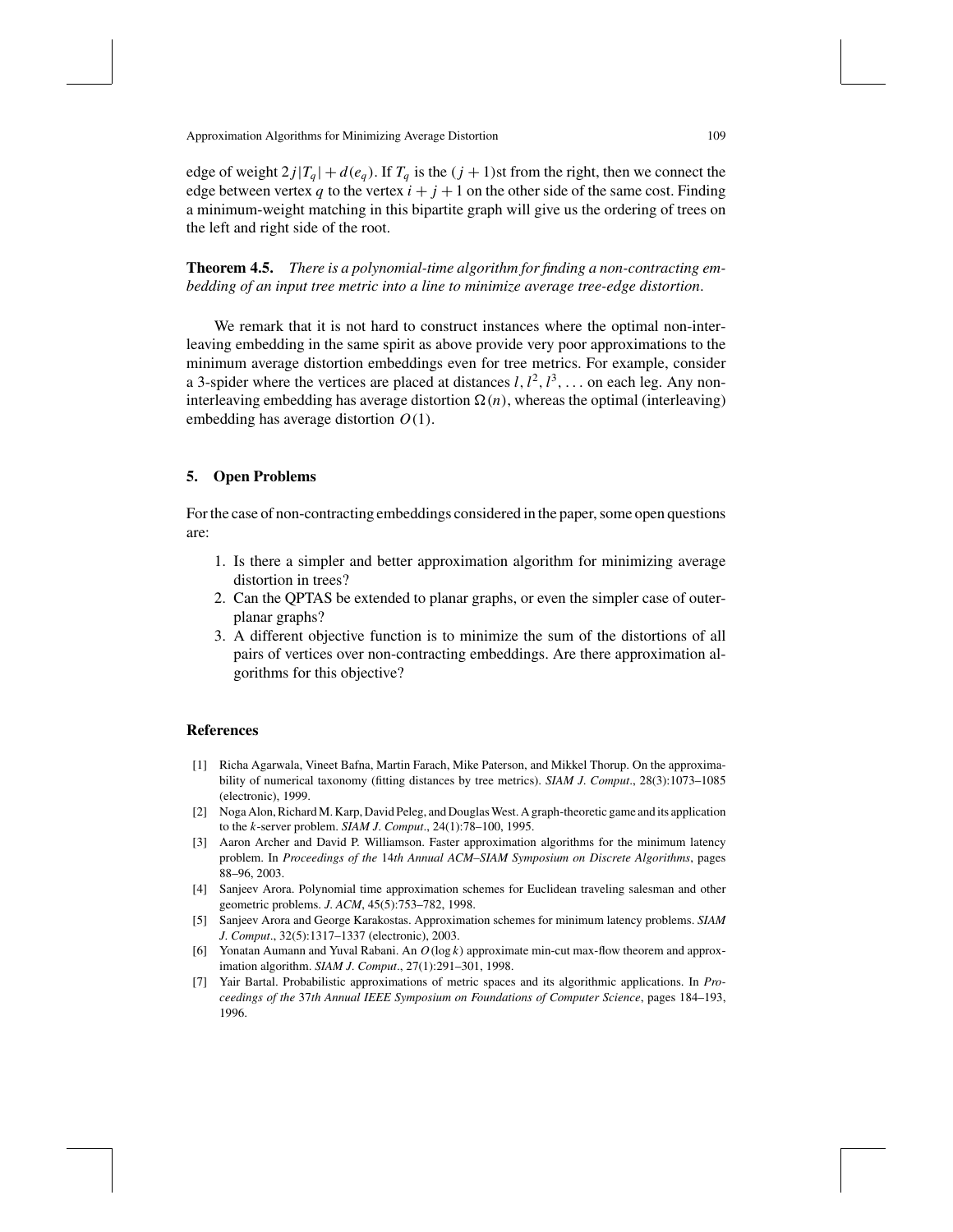### 110 K. Dhamdhere, A. Gupta, and R. Ravi

- [8] Yair Bartal, Avrim Blum, Carl Burch, and Andrew Tomkins. A polylog(*n*)-competitive algorithm for metrical task systems. In *Proceedings of the* 29*th Annual ACM Symposium on Theory of Computing*, pages 711–719, 1997.
- [9] Avrim Blum, Prasad Chalasani, Don Coppersmith, Bill Pulleyblank, Prabhakar Raghavan, and Madhu Sudan. The minimum latency problem. In *Proceedings of the Twenty-Sixth Annual ACM Symposium on Theory of Computing*, pages 163–171. ACM Press, New York, 1994.
- [10] Avrim Blum, Goran Konjevod, R. Ravi, and Santosh Vempala. Semi-definite relaxations for minimum bandwidth and other vertex-ordering problems. *Theoret*.*Comput*. *Sci*., 235(1):25–42, 2000. (Preliminary version in *Proc*. 30*th STOC*, pages 100–105, 1998.)
- [11] Jean Bourgain. On Lipschitz embeddings of finite metric spaces in Hilbert space. *Israel J*. *Math*., 52(1–2):46–52, 1985.
- [12] Fred Buckley and Frank Harary. *Distance in Graphs*. Addison-Wesley, Reading, MA, 1990.
- [13] Gruia Calinescu, Howard J. Karloff, and Yuval Rabani. Approximation algorithms for the 0-extension problem. In *Proceedings of the* 12*th Annual ACM–SIAM Symposium on Discrete Algorithms*, pages 8–16, 2001.
- [14] Kamalika Chaudhuri, Brighten Godfrey, Satish Rao, and Kunal Talwar. Paths, trees and minimizing latency. In *Proceedings of the* 44*th Annual IEEE Symposium on Foundations of Computer Science*, pages 36–45, 2003.
- [15] Jittat Fakcharoenphol, Chris Harrelson, and Satish Rao. The *k*-traveling repairman problem. In *Proceedings of the* 14*th Annual ACM–SIAM Symposium on Discrete Algorithms*, pages 655–664, 2003.
- [16] Jittat Fakcharoenphol, Satish Rao, and Kunal Talwar. A tight bound on approximating arbitrary metrics by tree metrics. In *Proceedings of the Thirty-Fifth ACM Symposium on Theory of Computing*, pages 448–455. ACM Press, New York, 2003.
- [17] Martin Farach, Sampath Kannan, and Tandy Warnow. A robust model for finding optimal evolutionary trees. *Algorithmica*, 13(1–2):155–179, 1995.
- [18] Uriel Feige. Approximating the bandwidth via volume respecting embeddings. *J*. *Comput*. *System Sci*., 60(3):510–539, 2000. (30th Annual ACM Symposium on Theory of Computing, Dallas, TX, 1998).
- [19] Naveen Garg, Goran Konjevod, and R. Ravi. A polylogarithmic approximation algorithm for the group Steiner tree problem. *J*. *Algorithms*, 37(1):66–84, 2000. (Preliminary version in *Proc*. 9*th SODA*, pages 253–259, 1998.)
- [20] Michel Goemans and Jon Kleinberg. An improved approximation ratio for the minimum latency problem. *Math*. *Program*., 82(1–2, Ser. B):111–124, 1998.
- [21] Anupam Gupta. Steiner points in tree metrics don't (really) help. In *Proceedings of the Twelfth Annual ACM–SIAM Symposium on Discrete Algorithms* (*Washington*, *DC*, 2001), pages 220–227. SIAM, Philadelphia, PA, 2001.
- [22] Piotr Indyk. Algorithmic aspects of geometric embeddings. In *Proceedings of the* 42*nd Annual IEEE Symposium on Foundations of Computer Science*, pages 10–33, 2001.
- [23] Claire Kenyon, Yuval Rabani, and Alistair Sinclair. Low distortion maps between point sets. In *Proceedings of the* 36*th Annual ACM Symposium on Theory of Computing*, pages 272–380, 2004.
- [24] Philip N. Klein and R. Ravi. A nearly best-possible approximation algorithm for node-weighted steiner trees. *J*. *Algorithms*, 19(1):104–115, 1995.
- [25] Jon Kleinberg and Eva Tardos. Approximation algorithms for classification problems with pairwise ´ relationships: metric labeling and markov random fields. *J*. *ACM*, 49(5):616–639, 2002. (Preliminary version in *Proc*. 40*th FOCS*, 1999.)
- [26] Eugene L. Lawler, Jan Karel Lenstra, Alexander H. G. Rinnooy Kan, and David B. Shmoys (editors). *The Traveling Salesman Problem*. Wiley, New York, 1985.
- [27] F. Thomson Leighton and Satish B. Rao. Multicommodity max-flow min-cut theorems and their use in designing approximation algorithms. *J*. *ACM*, 46(6):787–832, 1999. (Preliminary version in *Proc*. 29*th FOCS*, pages 422–431, 1988.)
- [28] Nathan Linial, Eran London, and Yuri Rabinovich. The geometry of graphs and some of its algorithmic applications. *Combinatorica*, 15(2):215–245, 1995. (Preliminary version in *Proc*. 35*th FOCS*, 1994.)
- [29] Jiˇr´ı Matouˇsek. Bi-Lipschitz embeddings into low dimensional Euclidean spaces. *Comment*. *Math*. *Univ*. *Carolin*., 31(3):589–600, 1990.
- [30] Jiří Matoušek. *Lectures on Discrete Geometry*. Volume 212 of Graduate Texts in Mathematics. Springer-Verlag, New York, 2002.